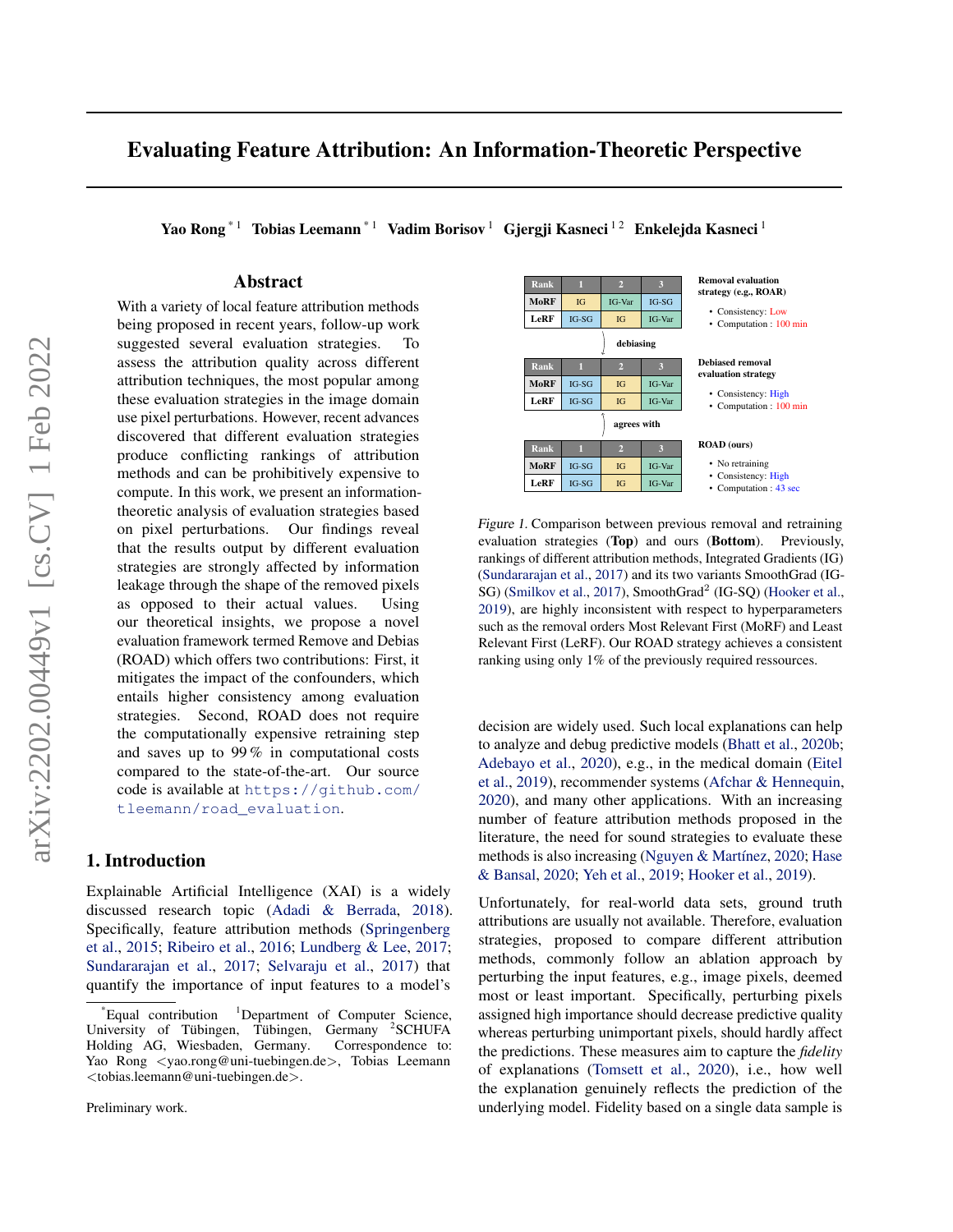known as local fidelity, while global fidelity is measured on the whole data set [\(Tomsett et al.,](#page-9-7) [2020\)](#page-9-7).

The outcome of evaluation strategies is highly sensitive to parameters such as the perturbation function and order. Depending on the order chosen, i.e., *most relevant pixels first* or *least relevant pixels first*, such removal strategies often lead to highly contradictory results. For instance, local attribution methods that seem to perform well in one order may perform rather poorly in the other [\(Tomsett](#page-9-7) [et al.,](#page-9-7) [2020;](#page-9-7) [Haug et al.,](#page-8-7) [2021;](#page-8-7) [Hooker et al.,](#page-8-1) [2019\)](#page-8-1). This inconsistency makes it hard for researchers to impartially compare between different attribution methods and it is not well understood where the inconsistencies stem from. Moreover, for conducting the global fidelity check, a retraining step is required by some methods [\(Hooker et al.,](#page-8-1) [2019\)](#page-8-1), which is prohibitively expensive in practice [\(Tomsett](#page-9-7) [et al.,](#page-9-7) [2020\)](#page-9-7). These two drawbacks and our improvements are illustrated in Figure [1.](#page-0-0)

In this paper, we aim to overcome these shortcomings and make the evaluation more consistent and efficient. To achieve this, we propose a new debiased strategy that compensates for confounders causing inconsistencies. Furthermore, we show that in the debiased setting, we can skip the retraining without significant changes in the results. This results in drastic efficiency gains as shown in the lower part of Figure [1.](#page-0-0) We argue that it is crucial for the community to have sound evaluation strategies that do not suffer from limited accessibility due the required compute capacity. Specifically, we make the following contributions:

- We examine the mechanisms underlying the evaluation strategies based on perturbation by conducting a rigorous information-theoretic analysis, and formally reveal that results can be significantly confounded.
- To compensate for this confounder, we propose the Noisy Linear Imputation strategy and empirically prove its efficiency and effectiveness. The proposed strategy significantly decreases the sensitivity to hyperparameters such as the removal order.
- We generalize our findings to a novel evaluation strategy, ROAD (RemOve And Debias), which can be used to objectively and efficiently evaluate several attribution methods. Compared to previous evaluation strategies requiring retraining, e.g., Remove and Retrain (ROAR) [\(Hooker et al.,](#page-8-1) [2019\)](#page-8-1), ROAD saves 99 % of the computational costs.

### 2. Related Work

There is a plethora of works on different explanation techniques [\(Tjoa & Guan,](#page-9-8) [2020\)](#page-9-8), especially attribution methods that assign importance scores to each input features. Popular approaches have been proposed by [Springenberg](#page-9-0) [et al.](#page-9-0) [\(2015\)](#page-9-0); [Bach et al.](#page-8-8) [\(2015\)](#page-8-8); [Ribeiro et al.](#page-9-1) [\(2016\)](#page-9-1); [Kasneci & Gottron](#page-9-9) [\(2016\)](#page-9-9); [Sundararajan et al.](#page-9-3) [\(2017\)](#page-9-3); [Fong](#page-8-9) [& Vedaldi](#page-8-9) [\(2017\)](#page-8-9); [Shrikumar et al.](#page-9-10) [\(2017\)](#page-9-10); [Smilkov et al.](#page-9-5) [\(2017\)](#page-9-5); [Petsiuk et al.](#page-9-11) [\(2018\)](#page-9-11); [Adebayo et al.](#page-8-10) [\(2018\)](#page-8-10); [Chen](#page-8-11) [et al.](#page-8-11) [\(2018\)](#page-8-11); [Xu et al.](#page-10-1) [\(2020\)](#page-10-1), and many more scholars.

With the growing numbers of attribution methods, various scholars have presented desiderata that explanations, should fulfill [\(Bhatt et al.,](#page-8-12) [2020a;](#page-8-12) Nguyen & Martínez, [2020;](#page-9-6) [Fel et al.,](#page-8-13) [2021;](#page-8-13) [Afchar et al.,](#page-8-14) [2021;](#page-8-14) [Nauta et al.,](#page-9-12) [2022\)](#page-9-12). [Doshi-Velez & Kim](#page-8-15) [\(2017\)](#page-8-15) consider two subcategories in this field, namely *human-grounded* metrics relying on human judgement and *functional-grounded* metrics that do not require a human-generated ground truth. The latter frequently rely on the idea that if the most important part of the image is changed, the output probability of the given black-box model should also change in return. Examples include the Sensitivity-n measure proposed by [Ancona](#page-8-16) [et al.](#page-8-16) [\(2017\)](#page-8-16) and the infidelity and max-sensitivity metrics by [Yeh et al.](#page-10-0) [\(2019\)](#page-10-0). [Samek et al.](#page-9-13) [\(2016\)](#page-9-13) and [Petsiuk](#page-9-11) [et al.](#page-9-11) [\(2018\)](#page-9-11) also proposed to perturb the pixels in the input image according to the importance scores. However, [Hooker et al.](#page-8-1) [\(2019\)](#page-8-1) showed that the perturbation introduces artifacts and results in a distribution shift, putting these no-retraining approaches in question. They proposed the Remove and Retrain (ROAR) framework with an extensive model retraining step to adapt to the distribution shift. Therefore, we distinguish between evaluation methods with *retraining* and *no-retraining* approaches. ROAR has been adopted in several recent studies [\(Hartley et al.,](#page-8-17) [2020;](#page-8-17) [Izzo](#page-9-14) [et al.,](#page-9-14) [2020;](#page-9-14) [Meng et al.,](#page-9-15) [2021;](#page-9-15) [Schramowski et al.,](#page-9-16) [2020;](#page-9-16) [Srinivas & Fleuret,](#page-9-17) [2019\)](#page-9-17) and variations are being proposed in concurrent work [\(Shah et al.,](#page-9-18) [2021\)](#page-9-18).

Only few papers have used and compared different evaluation strategies for attribution methods and a sound theoretical explanation for the differences between them is still missing. [Sturmfels et al.](#page-9-19) [\(2020\)](#page-9-19) and assess different baselines for feature attribution applying the Integrated Gradient [\(Sundararajan et al.,](#page-9-3) [2017\)](#page-9-3) method. They also observe that changing the hyperparameter settings can lead to varying results. [Haug et al.](#page-8-7) [\(2021\)](#page-8-7) draw the same conclusion for attributions on tabular data. [Tomsett](#page-9-7) [et al.](#page-9-7) [\(2020\)](#page-9-7) compute the consistency among different, noretraining evaluation strategies and report an alarmingly low agreement. In this work, we conduct a rigorous analysis of reasons for existing inconsistency and provide a solution to reduce it, which is not studied in previous works. Moreover, our solution also reduces high computational costs caused by retraining.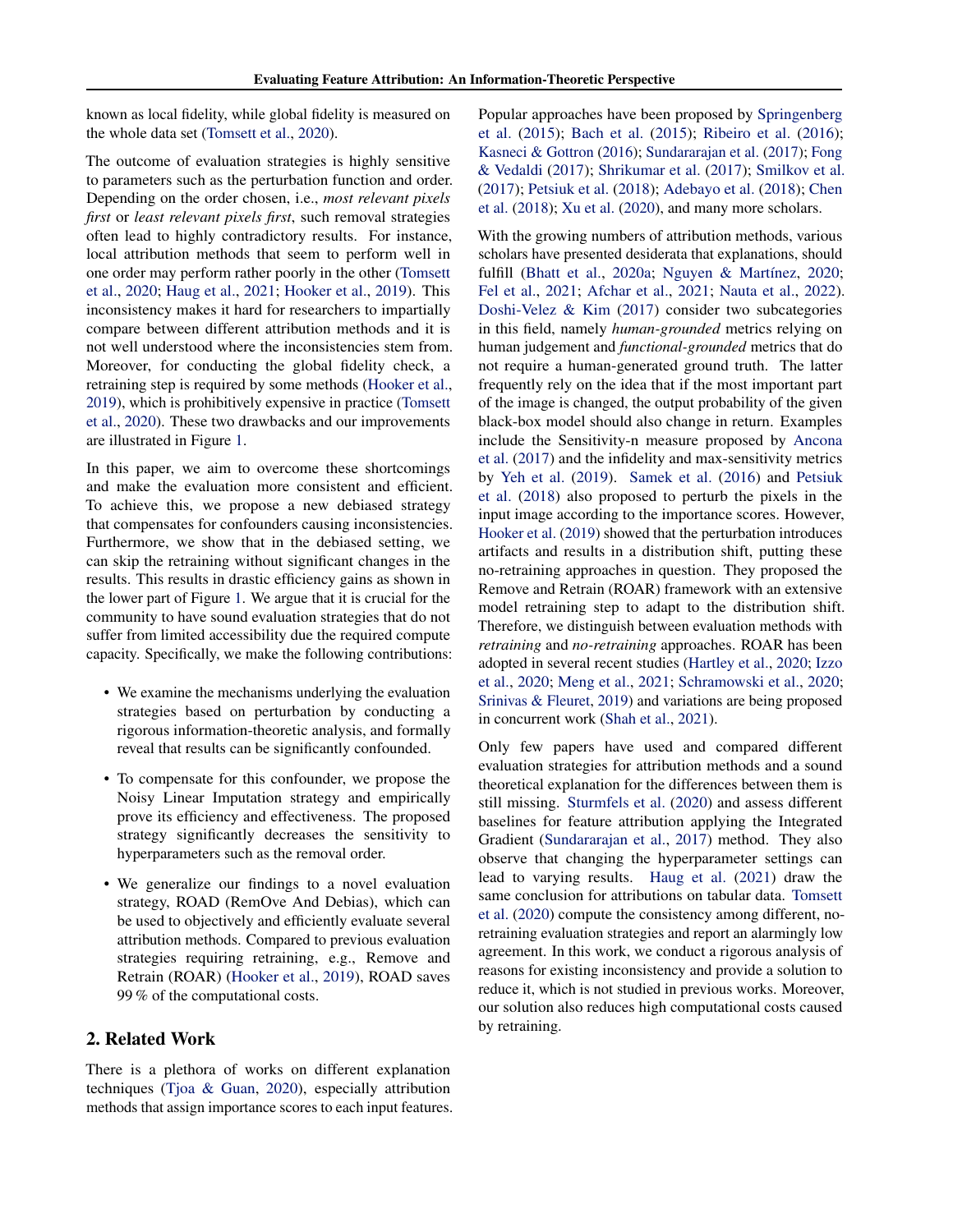<span id="page-2-0"></span>

Figure 2. Our analytical model of feature removal evaluation (MoRF order shown): The input image  $x$  (9 pixels a–i) is explained by an explanation method that returns a mask  $M$  indicating important pixels (black). The remaining, less important pixel values  $x_l$  can be extracted from the image using the masking operator  $\mathcal{M}_l$  and transformed via the imputation operator  $\mathcal{I}_l$  to an imputed variant of the input  $x'_{l}$ , which determines the evaluation outcome. This model allows to separate the information in the feature *values* from that contained in the binary mask M.

### 3. Preliminaries

In this section, we formally define the pixel-perturbation strategies considered by the following analysis.

### 3.1. Retraining Evaluation Strategies

We consider a pixel removal strategy, where pixels are successively replaced by imputed values. Consistent with the literature [\(Tomsett et al.,](#page-9-7) [2020;](#page-9-7) [Samek et al.,](#page-9-13) [2016\)](#page-9-13), we consider two removal orders: MoRF (Most Relevant First) or LeRF (Least Relevant First), where the subsequent removal starts with the most important pixels for the former and the least important ones for the latter. We now provide a formal definition of MoRF with retraining, i.e., the ROAR benchmark, that will be used throughout our analysis. We always use the MoRF order in the analysis presented in this paper. However, an analogous analysis of its counterpart LeRF is possible without much additional effort and can be found in the appendix.

To ease our derivations, we describe the procedure by a series of operations that can be analyzed independently. A classifier  $f : \mathbb{R}^d \to \{1, \ldots, c\}$  maps inputs  $x \in \mathbb{R}^d$  to labels  $C \in \{1, \ldots, c\}$ , where c is the number of classes. A feature attribution explanation for the prediction assigns each input dimension an importance value. In the MoRF setting, the features are ordered in a descending order of importance. Subsequently, the  $k$  most important features per instance are selected for removal, where  $0 \le k \le d$  is successively increased during the benchmark. However, for the moment we consider only one fixed value of  $k$ . Thus,

- <span id="page-2-1"></span> $C \mid$  Class label random variable
- $I \parallel$  Mutual information
- $\mathcal{I}$  Imputation operator<br> $\mathcal{M}$  Binary mask in {0,1}
- $\boldsymbol{M} \parallel$  Binary mask in  $\{0,1\}^d$
- $\mathcal{M}$  Mask selection operator (takes out relevant features)<br>  $\mathbf{x}$  Input features in  $\mathbb{R}^d$
- $x \parallel$  Input features in  $\mathbb{R}^d$
- $x_l$  Low importance features only in  $\mathbb{R}^{k-d}$
- $\boldsymbol{x}'_l$ Imputed low importance features in  $\mathbb{R}^d$

Table 1. Overview of the notation used in this work.

we can model the explanation  $e_k$  as a choice of features via a binary mask  $M = e_k(f, x) \in \{0, 1\}^d$ , with the corresponding value set to one, if the corresponding feature is among the top- $k$ , and to zero otherwise. Furthermore, suppose  $\mathcal{M}_l$ :  $\{0,1\}^d \times \mathbb{R}^d \to \mathbb{R}^{d-k}$  to be the selection operator for the least important dimensions indicated in the mask and  $x_l = \mathcal{M}_l (M, x)$  to be a vector containing only the remaining features as shown in Figure [2.](#page-2-0) We suppose that the features preserve their internal order in  $x_l$ , i.e., features are ordered ascendingly by their original input indices. This definition allows to separately consider the information flow in the feature *mask* M and that in the feature *values*  $x_l$ .

The ROAR approach measures the accuracy of a newly trained classifier  $f'$  on modified samples  $x'_l := \mathcal{I}_l(M, x_l)$ , where  $\mathcal{I}_l$  :  $\{0,1\}^d \times \mathbb{R}^{d-k} \rightarrow \mathbb{R}^d$  is an imputation operator that redistributes all inputs in the vector  $x_l$  to their original positions and sets the remainder to some filling value. In the special case of zero imputation,  $x'_l =$  $\mathcal{I}_l(M,\mathcal{M}_l(M,\boldsymbol{x}))=(1-M)\odot\boldsymbol{x}$ . This means the topk features are discarded. For a better evaluation result, the accuracy should drop quickly with increasing  $k$ , indicating the most influential features were successfully removed.

#### 3.2. Information Theory

We now briefly revisit the central concepts of information theory that will be handy for our analysis and introduce the notation. The fundamental quantity in information theory is the entropy  $H$  of a discrete random variable  $X$  with support  $supp \{X\},\$ 

$$
H(X) := -\sum_{x \in \text{supp}\{X\}} P(X = x) \log P(X = x). \quad (1)
$$

The entropy corresponds to the information gained through observation of a realization of this variable. If the random variable considered can be easily inferred, we use  $p(x)$  as a shorthand for  $P(X = x)$ . Furthermore, we denote the joint entropy between random variables X and Y by  $H(X, Y)$ , which is equivalent to the entropy of their joint distribution. In accordance with [\(Cover & Thomas,](#page-8-18) [2006\)](#page-8-18), we always separate random variables by comma to denote the joint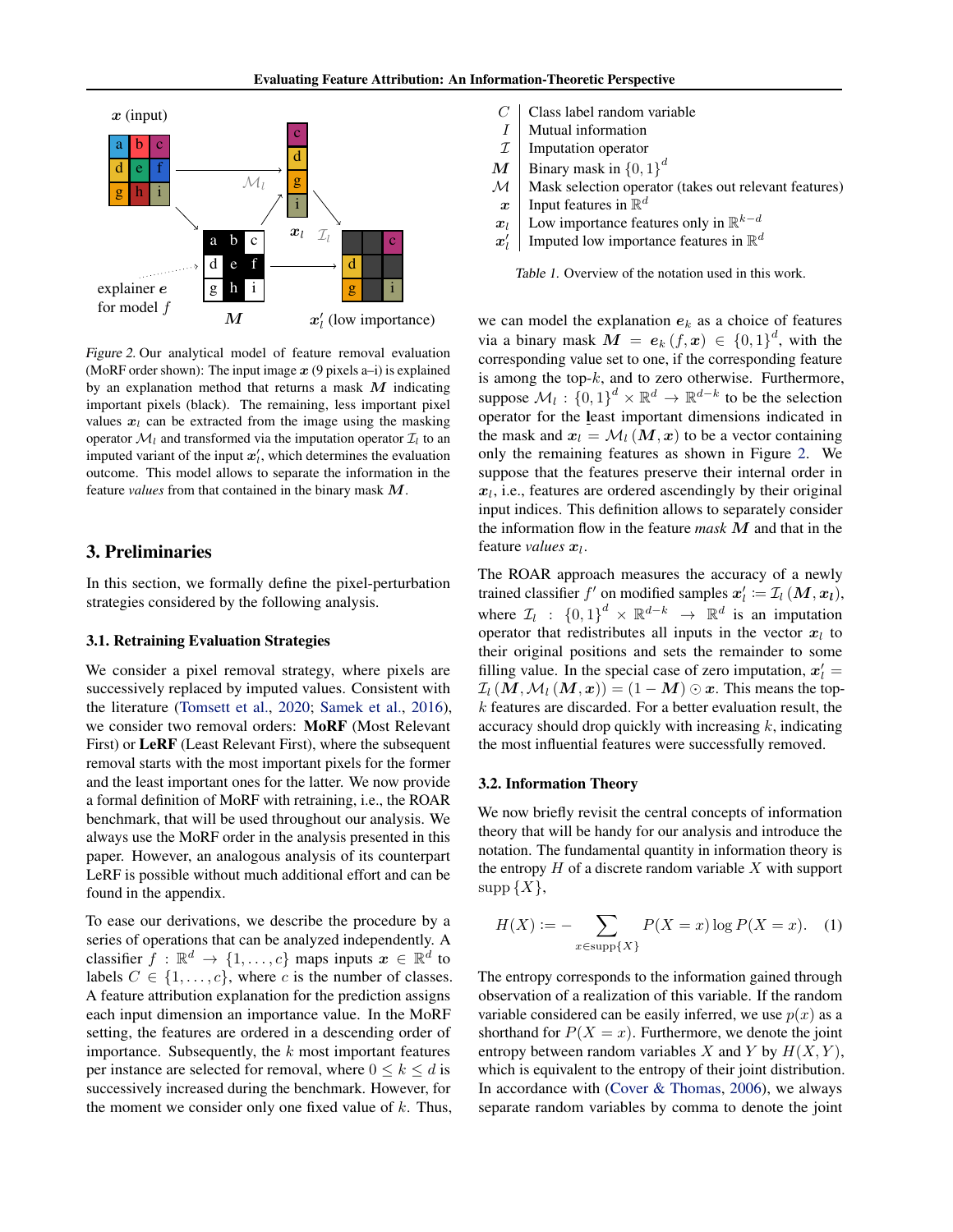<span id="page-3-2"></span>

Figure 3. Relation between Mutual Information (MI) and obtainable accuracy for the two-class problem with equal class priors. The knowledge of the MI  $I(\mathbf{x}; C)$  implies strong bounds for the obtainable accuracy. This connection permits to use MI as a surrogate for the obtainable accuracy in the perturbation strategy in our analysis. Figure adapted from [\(Meyen,](#page-9-20) [2016\)](#page-9-20).

distribution of multiple of variables.

The conditional entropy  $H(X|Y)$  is the expected amount of information left in a variable, given the observation of a condition  $Y$ . The most central concept in our analysis will be mutual information (MI), i.e., the amount of information in one random variable shared with another. For example, by  $I(\boldsymbol{x}; C) \coloneqq H(C) - H(C|\boldsymbol{x})$ , we denote the MI between the complete feature vector and the class variable  $C$ . We separate arguments by a semicolon and allow single random variables or sets of random variables as arguments to all the defined quantities. For sets, we always consider the joint distribution of their member variables. Please confer [\(Cover](#page-8-18) [& Thomas,](#page-8-18) [2006\)](#page-8-18) for a more profound introduction. We provide a short overview of our notation in Table [1.](#page-2-1)

### 4. Analysis

In this section, we show that the pixel perturbation strategies are susceptible to a previously unknown confounder: The binary mask itself can leak class information that might in not be present in the feature values. After making the connection between the accuracy and mutual information as a theoretical tool in Section [4.1,](#page-3-0) we formally derive the confounder and identify this leakage on real data in Section [4.2.](#page-3-1) We subsequently show how to mitigate it through Minimally Revealing Imputation in Section [4.3.](#page-4-0)

#### <span id="page-3-0"></span>4.1. On the Relation Between Accuracy and Mutual Information

To begin our analysis of the presented strategies and their underlying mechanisms, we first establish the relation between classification accuracy and the mutual information. It is well-known that the classification performance of an optimal classifier in the Bayesian sense (assigning the class with the highest posterior) is dependent on the MI between features and labels [\(Hellman & Raviv,](#page-8-19) [1970;](#page-8-19) [Vergara &](#page-9-21) Estévez, [2014;](#page-9-21) [Meyen,](#page-9-20) [2016\)](#page-9-20). Nevertheless, the relationship

is not a function, but comes in form of upper and lower bounds of the obtainable accuracy. For the simple twoclass problem, the bounds are shown in Figure [3](#page-3-2) (cf. Appendix [A.1](#page-11-0) for derivations). They impose strong limits on the optimal classification performance, if the mutual information  $I(\mathbf{x}; C)$  is known.

For the pixel removal strategies that use retraining, this allows us to analyze the frameworks using MI as a surrogate for the attainable accuracy because higher MI almost always leads to higher accuracy. In the MoRF setting with retraining,  $I(\mathbf{x}_i'; C)$  will play a key role, because it quantifies the information left in the least important features and thus determines obtainable accuracy which is the outcome of the evaluation. Low mutual information  $I(\boldsymbol{x}'_l;C)$  results in a sharp drop in accuracy and good benchmarking results:

$$
\downarrow I(\mathbf{x}'_l; C) \Rightarrow \uparrow \text{MoRF benchmark}
$$

Therefore, in the MoRF setting low mutual information of  $x'_l$  and C is desirable.

#### <span id="page-3-1"></span>4.2. Class Information Leakage through Masking

We demonstrate that it is easily possible to leak class information only through the mask's shape and to harshly manipulate the evaluation score. Therefore, we start by separating the influence of the mask from that of the feature values. We apply the following identity:

$$
\underbrace{I(\mathbf{x}'_l; C)}_{\text{Eval. Outcome}} = \underbrace{I(C; \mathbf{x}'_l | \mathbf{M})}_{\text{Feature Info.}} + \underbrace{I(C; \mathbf{M})}_{\text{Mask Info.}} - \underbrace{I(C; \mathbf{M} | \mathbf{x}'_l)}_{\text{Mitigation}}.
$$
\n(2)

The quantities involved are visualized in Figure [4a.](#page-4-1) The first term "Feature Information" is the class information contained in the features (and not in the mask) that we wish to estimate. The second term "Mask Information" shows that class discriminative information in the mask can have a high impact on the result. This influence can be compensated by the "Mitigator" term.

Class Information Leakage If the Mask Information term is superior to the Mitigator,  $I(C; M) > I(C; M | x'_{l}),$ the evaluation outcome is unfairly increased to a value not justified by the selected features. We term this phenomenon *Class Information Leakage*, as some discriminative information is "leaked" through the binary mask  $M$  used.

The Mitigator can entirely vanish when the mask is perfectly inferable from the imputed image  $x'_i$ . This results in a non-compensated effect of Class Information Leakage. We define this imputation operation as follows:

**Condition 4.1.** *Invertible Imputation. Let*  $\mathcal{I}_l$  :  $\{0,1\}^d$  × R <sup>d</sup>−<sup>k</sup> <sup>→</sup> <sup>R</sup> <sup>d</sup> *be the imputation operator that takes the least*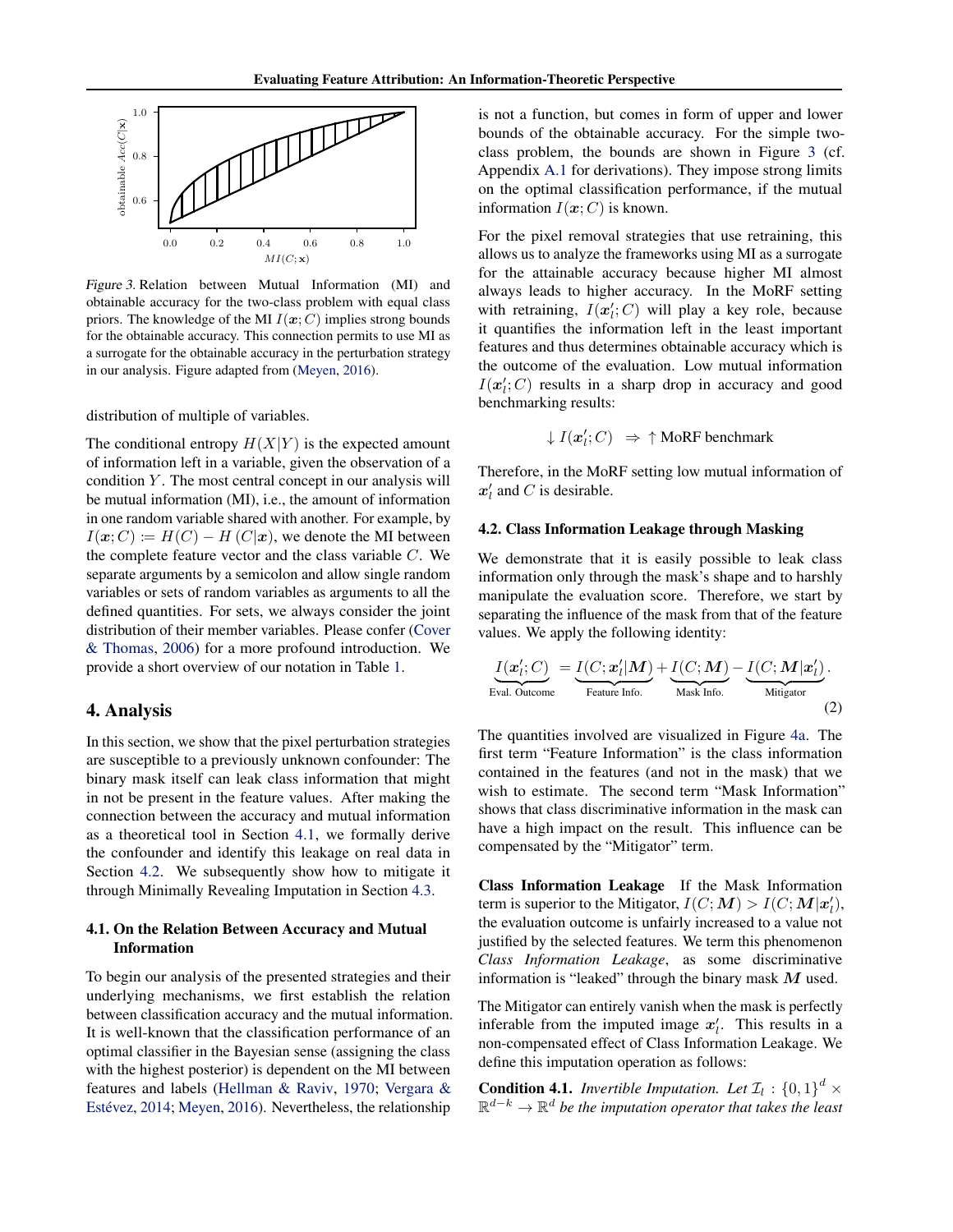Evaluating Feature Attribution: An Information-Theoretic Perspective

<span id="page-4-1"></span>

Figure 4. The Evaluation Outcome  $I(\mathbf{x}_i'; C)$  (red area), is confounded by the Mask Information  $I(C; \mathbf{M})$  (gray area) when there is some overlap (a). Only the Feature Information  $I(x'_i; C|M)$ , the part of the Outcome not overlapping (light red area), should actually be assessed. In the worst case, the Mask Information is entirely contained in the Outcome (b). Separating the information in the imputed image  $x'_i$  and the mask M allows to reduce the overlap and the influence (c).

*important features as an input. We suppose that there are* inverse functions  $\mathcal{I}_{l,M}^{-1}$  and  $\mathcal{I}_{l,x}^{-1}$ , such that

$$
\boldsymbol{x}_l' = \mathcal{I}_l\left(\boldsymbol{M}, \boldsymbol{x}_l\right) \Leftrightarrow \boldsymbol{M} = \mathcal{I}_{l,M}^{-1}(\boldsymbol{x}_l') \wedge \boldsymbol{x}_l = \mathcal{I}_{l,\boldsymbol{x}}^{-1}(\boldsymbol{x}_l').
$$

If, for instance, the pixels removed are set to some reserved value indicating their absence, the imputation operator is invertible. Therefore,  $H(\mathbf{M}|\mathbf{x}'_l) = H\left(\mathcal{I}_{l,M}^{-1}(\mathbf{x}'_l)|\mathbf{x}'_l\right) = 0.$ In this case, also the Mitigator  $I(C; M|\mathbf{x}_l') = 0$ , because it is bounded by  $0 = H(M|\mathbf{x}'_l) \ge I(C; \mathbf{M}|\mathbf{x}'_l) \ge 0$ . The "Feature Info" term is constrained to be positive. Thus, the Mask Information has a non-negligible impact on the "Evaluation Outcome", because a higher Mask Information term will always increase it. This case is depicted in Figure [4b.](#page-4-1)

We can create a simple example that shows how evaluation scores are influenced: Imagine a two-class problem that consists of detecting whether an object is located on the left or the right side of an image. A reasonable attribution method masks out pixels on the left or the right depending on the location of the object. In this case, the retraining step can lead to a classifier that infers the class just from the location of the masked out pixels and obtain high accuracy. This explanation map will be rated far worse in MoRF (no accuracy drop) than it might actually be. In Section [5.1,](#page-4-2) we empirically show that the leakage is significant for real data.

#### <span id="page-4-0"></span>4.3. Reduction of Information Leakage

To solve this problem, we follow an intuitive approach: If we cannot guarantee that there is no class information contained in the mask itself, we have to stop it from leaking into the imputed images. Therefore, we make sure that the mask used cannot be easily inferred from the imputed version. We would like to set  $I(\mathbf{x}'_i; \mathbf{M}) = 0$ , i.e., the mask is independent of the imputed vector allowing to separate

the effects as shown in Figure [4c.](#page-4-1) Unfortunately, this is not possible in general: If both should be dependent on the class label, they will also have to share a minimal amount of information (that regarding the class). However, we can demand conditional independence and make  $I(\mathbf{x}'_l; \mathbf{M})$  as small as possible.

**Condition 4.2.** *Minimally Revealing Imputation. Let*  $\mathcal{I}_l$  :  ${0,1}^d$  ×  $\mathbb{R}^{d-k}$   $\rightarrow$   $\mathbb{R}^d$  *be the infilling operator that takes the* least important features as an input. Suppose  $\boldsymbol{x}'_l$  and  $\boldsymbol{M}$  are independent given the class information  $I\left(\boldsymbol{x}_{l}^{\prime};\boldsymbol{M}|\boldsymbol{C}\right)=0$ *and*  $I(\boldsymbol{x}'_l; \boldsymbol{M}) \approx 0$ 

In this case,  $I(C; M) - I(C; M|x'_i) = I(x'_i; M) - I(x'_i; M)$  $I\left(\boldsymbol{x}_l^{\prime};\boldsymbol{M}|\boldsymbol{C}\right) \approx 0$ , which implies  $I(\boldsymbol{C};\boldsymbol{M}) \approx I\left(\boldsymbol{C};\boldsymbol{M}|\boldsymbol{x}_l^{\prime}\right)$ (also cf. Figure [4a](#page-4-1) again), indicating that the Mitigator effectively compensates the Mask Information term.

# 5. Debiasing Evaluation Strategies for Local Attribution Methods

In this section, we first show the impact of Class Information Leakage introduced in Section [4.2](#page-3-1) on a real-world data set to highlight the necessity to compensate for this confounder. Building on the derivations in Section [4.3,](#page-4-0) we explain how we reduce its influence by proposing a novel imputation operator termed *Noisy Linear Imputation*.

#### <span id="page-4-2"></span>5.1. Extent of Class Information Leakage

To empirically confirm our findings, we performed experiments on CIFAR-10 [\(Krizhevsky et al.,](#page-9-22) [2009\)](#page-9-22). We use the same attribution methods as in [Hooker et al.](#page-8-1) [\(2019\)](#page-8-1): Integrated Gradients (IG) [\(Sundararajan et al.,](#page-9-3) [2017\)](#page-9-3) and Guided Backprop (GB) [\(Springenberg et al.,](#page-9-0) [2015\)](#page-9-0) serve as base explanations, and three ensembling strategies for each are used in addition: SmoothGrad (SG) [\(Smilkov](#page-9-5) [et al.,](#page-9-5) [2017\)](#page-9-5), Smooth $Grad^2(SQ)$  [\(Hooker et al.,](#page-8-1) [2019\)](#page-8-1) and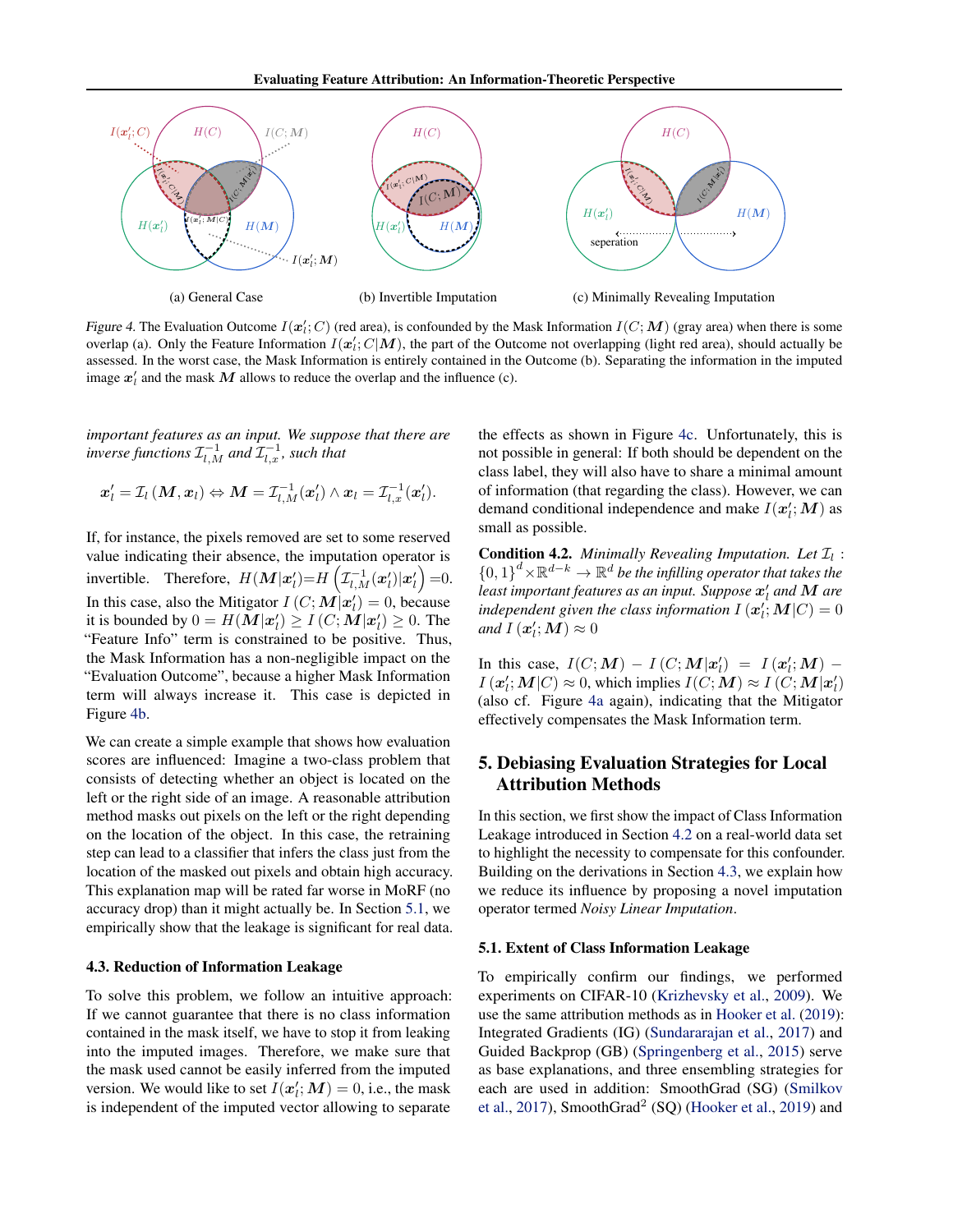<span id="page-5-1"></span>

Figure 5. Accuracy of a trained classifier only using the binary masks  $M$  without feature values as input on the CIFAR-10 data set. Binary masks  $M$  were computed for different variants of IG and GB. Only the masks contain enough information to reach an accuracy of almost up to 80 % (compared to 85 % with full images) highlighting that the feature values do not play an important role in the evaluation. This underlines the necessity to compensate for this confounder.

VarGrad (Var) [\(Adebayo et al.,](#page-8-10) [2018\)](#page-8-10). In total, we consider eight attribution methods and provide details and parameters in the supplementary material.

We empirically show that with fixed value imputation with the global mean, the explanation masks are leaking class information. This takes two steps: (1) We show that the Mask Information  $I(C; M)$  is extremely high. (2) We verify that the Mitigator is small and cannot compensate the Mask Information, which completes our claim.

To assess the class information in the mask, we train a ResNet-18 [\(He et al.,](#page-8-20) [2016\)](#page-8-20) that uses only binary masks M (no pixel values  $x_l$ ) to predict the class. The curves<sup>[1](#page-5-0)</sup> are shown in Figure [5.](#page-5-1) Stunningly, the mask alone results in high accuracy curves that reach almost 80 % for IG-SG, only some percent below the accuracy of the classifier on the full inputs. This allows us to conclude that the Mask Information  $I(C; M)$  is almost as high as our Evaluation Outcome  $I(C; x'_l)$ .

To show that the Mitigator is almost zero, we test the *Invertible Imputation* condition. Therefore, the inverse function  $\mathcal{I}_{l,M}^{-1}$  that predicts the imputation mask from the imputed image is required (having this function, finding  $\mathcal{I}_{l,x}^{-1}$ is trivial). For the fixed value imputation, an approximate inverse is simple: Setting all pixels in the mask to 0 if the corresponding image pixel has the filling value (which has to be inferred from the distribution). For a stronger verification, we train an imputation predictor network consisting of three convolutional layers, which predicts for each pixel if it was imputed or original. As Figure [6e](#page-5-2) (blue curve) shows, the

<span id="page-5-2"></span>

used to derive our imputation

(e) Misclassification rate of the imputation predictor for different shares of randomly imputed pixels (CIFAR-10)

Figure 6. The considered imputation operators. When 50% of the original image (a) are removed, they can either be imputed by a fixed value (b) or by our proposed Noisy Linear strategy (c,d). Training of an imputation predictor (e) shows that it is much harder to tell which pixels are original and which were imputed when using our proposed imputation model, which is closer to the theoretical optimum (black). Hence, by using imputed samples of this kind, Class Information Leakage is reduced.

miss-classification rate when using fixed value imputation is almost zero , i.e., the network can easily recognize the pixels that were imputed. According to our analysis, in this setting close to *Invertible Imputation*, the Mitigator will be negligibly small.

This leads us to the conclusion, that the maskrelated leakage fundamentally influences many previous evaluations that use fixed value imputation [\(Shrikumar et al.,](#page-9-10) [2017;](#page-9-10) [Petsiuk et al.,](#page-9-11) [2018;](#page-9-11) [Hooker et al.,](#page-8-1) [2019\)](#page-8-1) and it is essential to stop the information leaking from the masks.

#### 5.2. Debiasing with Noisy Linear Imputation

To reduce the Class Information Leakage, we propose a better-suited imputation operator  $\mathcal{I}_l$  that adheres to the *Minimally Revealing Imputation* condition we derived. The remaining process is left unchanged and stays as depicted in Figure [2.](#page-2-0) However, we face three requirements: (1) We have to get closer to the theoretical condition of Minimally Revealing Imputation. (2) The imputation strategy needs to be highly efficient, since the imputation module has to be run for each image in the data set. (3) We wish to have as few hyper-parameters as possible (preferably none to rule out another confounding factor).

We devised a new strategy called *Noisy Linear Imputation*,

<span id="page-5-0"></span><sup>&</sup>lt;sup>1</sup>Standard Errors are indicated by shaded areas in all figures. However, they are often hardly visible due to their low magnitude.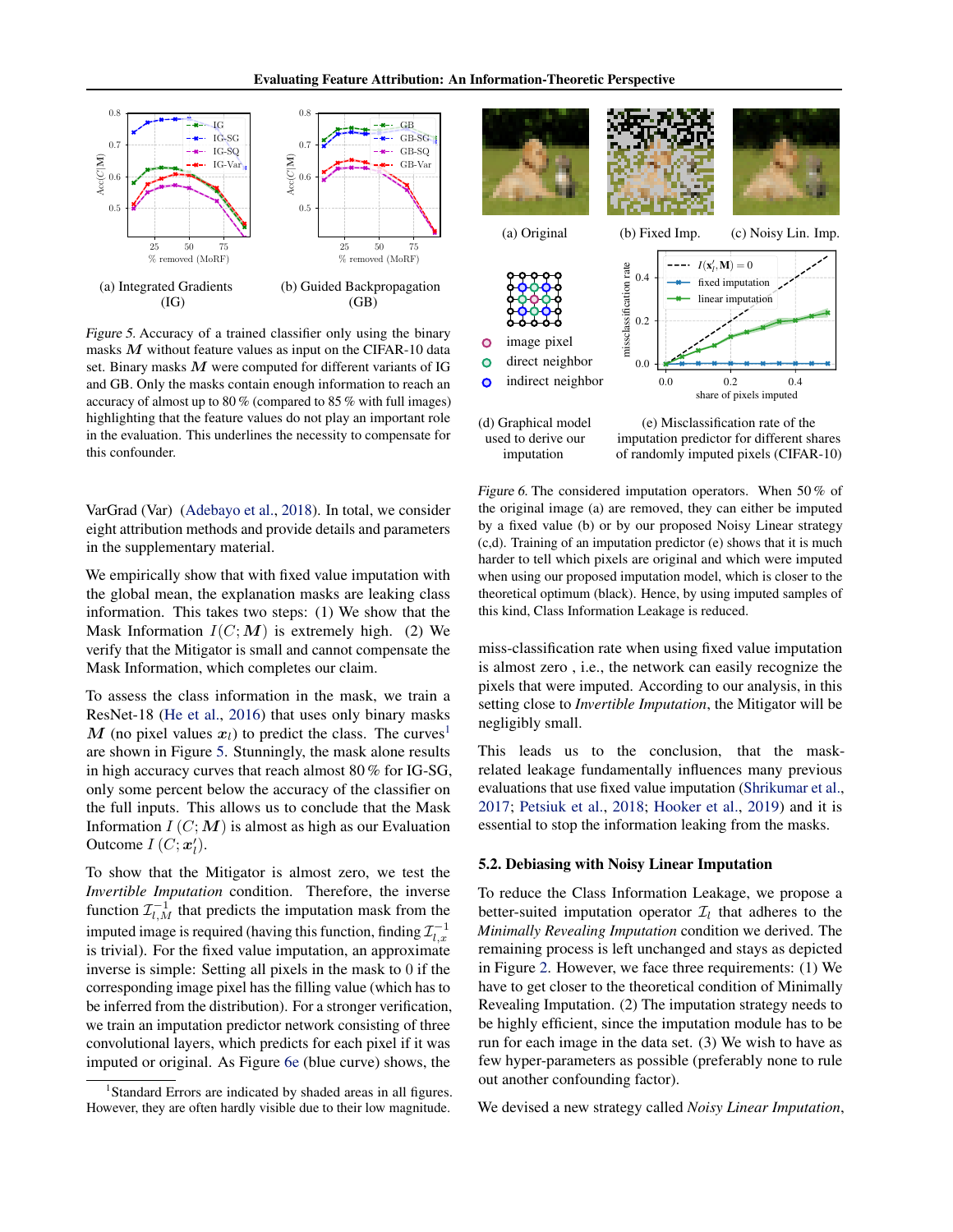which fulfills the above goals. In this way, our model addresses some of the most fundamental problems of existing strategies. Intuitively, we search a way to make more subtle imputations that cannot be easily recognized and result in lower  $I(\mathbf{x}'_l; \mathbf{M})$ . We suppose that each pixel can be approximated by the weighted mean of its neighbors (cf. Figure [6d\)](#page-5-2) as image pixels are highly correlated<sup>[2](#page-6-0)</sup>:

$$
\begin{aligned} \bm{x}_{i,j} &= w_d \left( \bm{x}_{i,j+1} + \bm{x}_{i,j-1} + \bm{x}_{i+1,j} + \bm{x}_{i-1,j} \right) \\ &+ w_i \left( \bm{x}_{i+1,j+1} + \bm{x}_{i-1,j+1} + \bm{x}_{i+1,j-1} + \bm{x}_{i-1,j-1} \right) \end{aligned}
$$

where  $w_d, w_i$  are constant coefficients for direct neighbors and indirect, diagonal neighbors. Setting up a single equation for each removed pixel, we arrive at an equation system, where the number of unknowns is the same as the number of pixel values removed. The system is sparse and can be efficiently solved, even for a large number of missing pixels. To choose the neighbor weights for the linear interpolation, we draw inspiration from the graph structure: Indirect neighbors have distance 2 from the original node in the graph and direct neighbors have distance 1. Hence, we gave the direct neighbors twice the weight of the diagonal ones. Because the weights need to some up to 1 for a weighted interpolation, this leads to  $w_d = \frac{1}{6}$  and  $w_i = \frac{1}{12}$ . We add a small random noise ( $\sigma = 0.1$ ) to the solution to ensure that the linear dependency cannot be learned by the model.

Figure [6](#page-5-2) (top) provides an example of an imputed sample. From the imputed version in Figure [6c,](#page-5-2) inference on the mask is significantly harder than the one imputed with fixed values as in Figure [6b.](#page-5-2) We again train the imputation predictor for verification and show the results in Figure [6e.](#page-5-2) We confirm that our strategy lies significantly closer to the optimal, Minimally Revealing Imputation. Admittedly, there are even more sophisticated imputation strategies, for example building on Generative Adversarial Networks (GANs), e.g., by [\(Yoon et al.,](#page-10-2) [2018\)](#page-10-2). However, our strategy already achieves considerable improvements and is highly efficient, so we leave the task of finding an optimal strategy to future work.

### 6. Experiments

Having established that our Noisy Linear Imputation fulfills its purpose, in this section, we show its advantages in practice. We first highlight how it makes results among different evaluation strategies more consistent in Section [6.1.](#page-6-1) We then present another considerable advantage in Section [6.2:](#page-7-0) its agreement with a no-retraining evaluation strategy is sufficiently high, that the retraining step is no longer required. We name this debiased and no-retraining evaluation framework ROAD (RemOve And Debias). All experiments were conducted on CIFAR-10 using the eight

<span id="page-6-2"></span>

Figure 7. Consistency comparison using fixed value vs. Noisy Linear Imputation. The higher accuracy is better in LeRF, while the lower is better in MoRF. Comparing (a) and (c), fixed value imputation gives different rankings in MoRF and LeRF orders: IG-SG is the best in LeRF but the worst in MoRF. Comparing (b) and (d), Noisy Linear Imputation changes the outcome considerably and yields a consistent ranking in MoRF and LeRF.

attribution methods mentioned in the last section.

#### <span id="page-6-1"></span>6.1. Consistency under Removal Orders

As we aim for evaluation strategies that are less prone to the hyperparameter setting and allow for a consistent ranking, we study the consistency of evaluation results under different removal orders MoRF and LeRF. Figure [7](#page-6-2) depicts the obtained curves. For a clear view, we only show four curves of attribution methods based on IG with retraining and up to 50% pixels are removed. We include the full curves for the IG with its derivatives as well as GB with derivatives in our Appendix B. The results using the common fixed value imputation shown in Figure [7](#page-6-2) (a) and (c). The results with our Noisy Linear Imputation are shown in (b) and (d). In MoRF, a sharp drop in the beginning indicates a better attribution method, while a slight drop is desirable in LeRF. Hence, using fixed imputation, the ranking in MoRF is IG, IG-Var, IG-SQ, IG-SG, whereas the ranking in LeRF is IG-SG, IG, IG-SQ, and IG-Var. We see, for instance, that IG-SG is the worst in MoRF and the best in LeRF. When using the Noisy Linear Imputation, the inconsistency vanishes. The ranking in MoRF is: IG-SG, IG, IG-SQ, and IG-Var, which is the same as in LeRF.

We quantitatively compute the consistency among all eight attribution methods with and without retraining. Concretely, we compute the ranks (from 1=best to 8=worst) of our explanation methods for each percentage of perturbed pixels. We then calculate the Spearman Rank correlation between different evaluation strategies. As shown in Table [2,](#page-7-1) the correlation score of the fixed value imputation is −0.05 when using retraining and  $0.01$  when no retraining is applied.

<span id="page-6-0"></span><sup>&</sup>lt;sup>2</sup>In fact, for direct and indirect neighbors,  $\rho$ =0.89 and  $\rho$ =0.82 respectively on CIFAR-10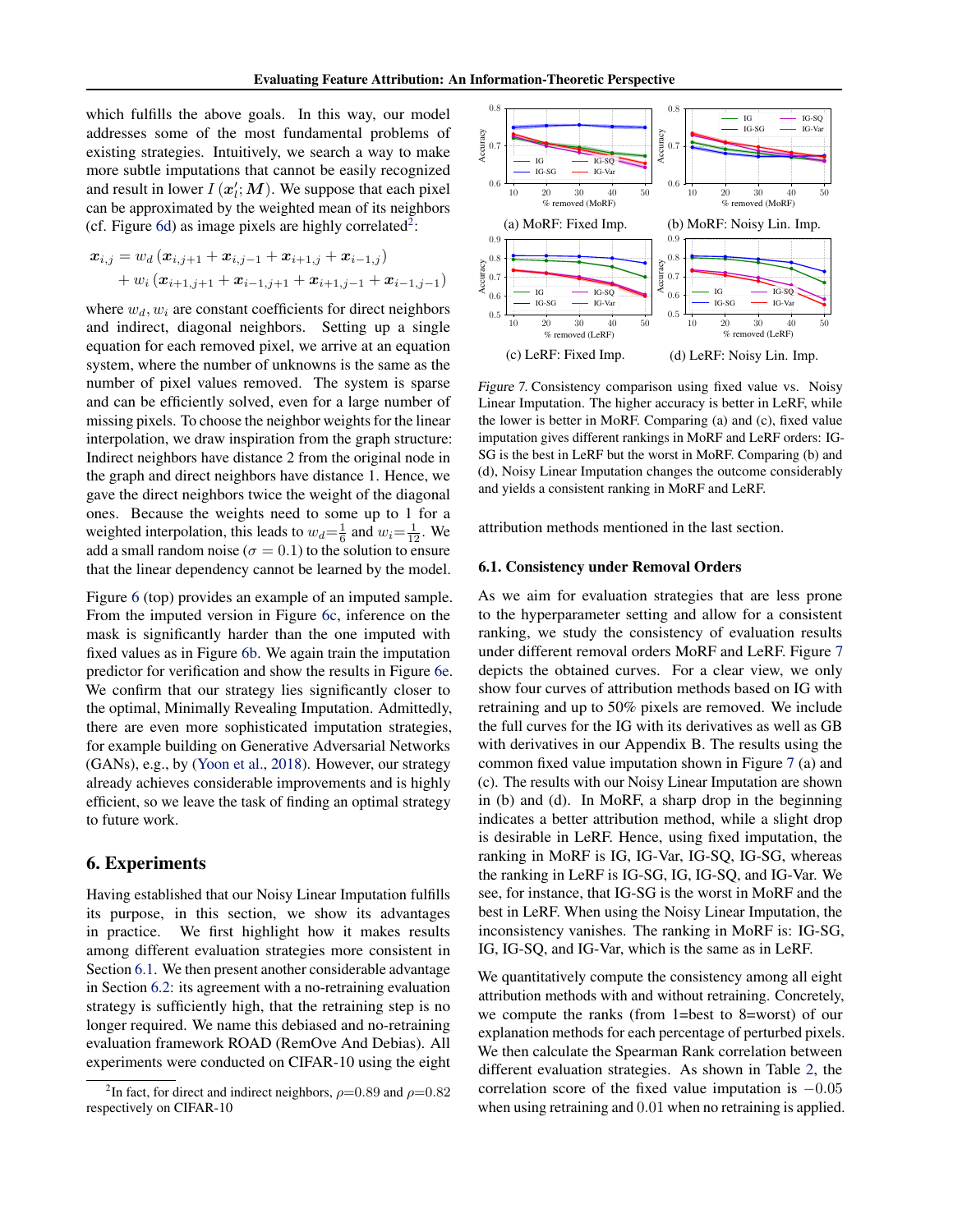<span id="page-7-1"></span>

| Retrain        |               | No-Retrain    |               |  |  |
|----------------|---------------|---------------|---------------|--|--|
| MoRF vs. LeRF  |               | MoRF vs. LeRF |               |  |  |
| fixed<br>lin   |               | fixed         | lin           |  |  |
| $-0.09 + 0.01$ | $0.59 + 0.01$ | $0.01 + 0.01$ | $0.54 + 0.01$ |  |  |

Table 2. Spearman rank correlation between evaluation strategies. There is almost no agreement between MoRF and LeRF when using fixed imputation (as in previous works). When using our imputation ("lin"), consistency across MoRF and LeRF orders increases drastically.

This indicates no consistency in the rankings. When we deploy our Noisy Linear Imputation, the results change drastically: The correlation score is improved to 0.59 and 0.54 with and without retraining, respectively. This also implies that the information leakage is responsible for a major share of the inconsistency.

#### <span id="page-7-0"></span>6.2. Efficiency

When we apply our Noisy Linear Imputation, we additionally reduce the difference between evaluation with and without retraining. This can be attributed to the reduced distribution shift incurred when using an almost *Minimally Revealing Imputation*. If all pixels were perfectly imputed, the resulting image would not be out-of-distribution. Since we are interested in the rankings of attribution methods, we again compute Spearman correlation between the rankings obtained with and without retraining and show it in Table [3.](#page-7-2) The order remains almost always intact between the "Retrain" with Noisy Linear Imputation and the "No-Retrain" variant with Noisy Linear Imputation resulting in a rank correlation of 0.86 in using MoRF and 0.95 in LeRF. This leads us to the conclusion that "No-Retrain" and "Retrain" end up with a highly similar ranking when using Noisy Linear Imputation. Thus, we conclude that the retraining step is not longer justified and can be skipped without significant distortion of the results.

These results allow us to introduce a novel evaluation framework. We refer to the removal with Noisy Linear Imputation and no retraining as ROAD – Remove and Debias. We showed that ROAD is highly consistent with

<span id="page-7-2"></span>

| Retain vs. No-Retr.            | MoRF | LeRF<br>Retain vs. No-Retr. |               |  |  |
|--------------------------------|------|-----------------------------|---------------|--|--|
| fixed<br>lin                   |      | fixed                       | lin           |  |  |
| $0.86 + 0.01$<br>$0.14 + 0.02$ |      | $0.05 + 0.01$               | $0.95 + 0.01$ |  |  |

Table 3. Spearman rank correlation between evaluation with and without retraining. Our Noisy Linear Imputation ("lin") also results only in marginal differences between "Retrain" and "No-Retrain". We conclude that the retraining step is no longer necessary.

<span id="page-7-3"></span>

| Strategy         |                                       | Retrain               | No-Retrain                |                           |  |  |
|------------------|---------------------------------------|-----------------------|---------------------------|---------------------------|--|--|
|                  | fixed <sup><math>\dagger</math></sup> | lin                   | fixed                     | $\lim$ <sup>*</sup>       |  |  |
| Time<br>Relative | $5986+5s$<br>100 $\%$                 | $6412+13s$<br>$107\%$ | $33.8 + 0.3 s$<br>$0.6\%$ | $42.3 + 0.2$ s<br>$0.7\%$ |  |  |

Table 4. Mean runtime (5 runs) for evaluating a single explanation method (IG).  $^{\dagger}$  refers to ROAR, and  $\star$  to our ROAD.

the compensated results of the ROAR, but comes at an enormous advantage: The retraining step is no longer required. This permits to save a vast amount of computation time. In our experiments, evaluation using the ROAD took only 0.7 % of the resources required for ROAR, as given by the runtimes in Table [4](#page-7-3) obtained on the same hardware (single Nvidia GTX 2080Ti and 8 Cores).

In the end, we illustrate the evaluation results using ROAD among all eight attribution methods in MoRF and LeRF in Figure [8.](#page-7-4) In MoRF, the best ones are IG-SG, GB-SQ, GB-Var and IG, which have lower accuracies in the beginning, whereas they have higher accuracies in LeRF. GB and GB-Var both perform badly in MoRF and LeRF. We see that some inconsistencies still remain, which cannot be compensated by the current imputation. However, the evaluation strategies might also consider different characteristics of an attribution method (e.g., one might be particularly good at identifying irrelevant pixels), which is why perfect agreement might not even be desirable.

<span id="page-7-4"></span>

Figure 8. Evaluation results in MoRF (a) and LeRF (b) using our ROAD framework.

### 7. Conclusion and Outlook

We introduced ROAD, an evaluation approach for measuring global fidelity among attribution explanations. ROAD comes with two key advantages over existing methods: (1) it is highly efficient, e.g., permitting a 99% runtime reduction w.r.t. ROAR, and (2) it circumvents the Class Information Leakage issue, which was thoroughly analyzed in this work. We believe the ROAD framework will be beneficial to the research community because it unifies several methods and is more consistent under varying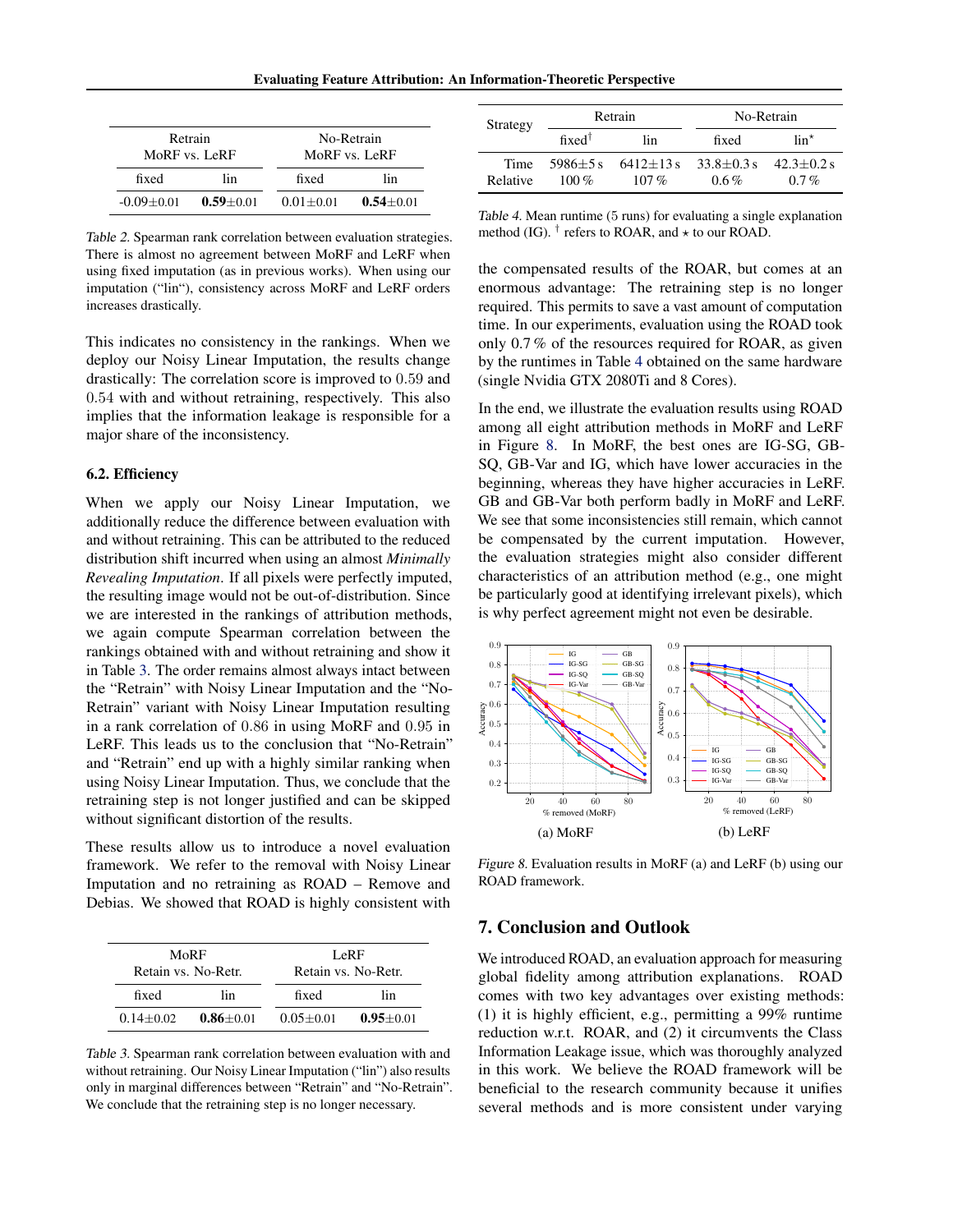removal orders. Moreover, it is broadly accessible due to its low resource requirements, it is open-source, and can be readily implemented in practical use-cases. Going forward, we plan to investigate more sophisticated imputation models in ROAD as well as other evaluation metrics besides fidelity.

#### References

- <span id="page-8-0"></span>Adadi, A. and Berrada, M. Peeking inside the black-box: a survey on explainable artificial intelligence (xai). *IEEE access*, 6:52138–52160, 2018.
- <span id="page-8-10"></span>Adebayo, J., Gilmer, J., Muelly, M., Goodfellow, I., Hardt, M., and Kim, B. Sanity checks for saliency maps. In *Advances in Neural Information Processing Systems*, volume 31, 2018.
- <span id="page-8-3"></span>Adebayo, J., Muelly, M., Liccardi, I., and Kim, B. Debugging tests for model explanations. *arXiv preprint arXiv:2011.05429*, 2020.
- <span id="page-8-5"></span>Afchar, D. and Hennequin, R. Making neural networks interpretable with attribution: application to implicit signals prediction. In *Fourteenth ACM Conference on Recommender Systems*, pp. 220–229, 2020.
- <span id="page-8-14"></span>Afchar, D., Guigue, V., and Hennequin, R. Towards rigorous interpretations: a formalisation of feature attribution. In *International Conference on Machine Learning*, pp. 76– 86. PMLR, 2021.
- <span id="page-8-16"></span>Ancona, M., Ceolini, E., Öztireli, C., and Gross, M. Towards better understanding of gradient-based attribution methods for deep neural networks. *arXiv preprint arXiv:1711.06104*, 2017.
- <span id="page-8-8"></span>Bach, S., Binder, A., Montavon, G., Klauschen, F., Müller, K.-R., and Samek, W. On pixel-wise explanations for non-linear classifier decisions by layer-wise relevance propagation. *PloS one*, 10(7):e0130140, 2015.
- <span id="page-8-12"></span>Bhatt, U., Weller, A., and Moura, J. M. Evaluating and aggregating feature-based model explanations. In *Proceedings of the Twenty-Ninth International Joint Conference on Artificial Intelligence*, pp. 3016 –3022, 2020a.
- <span id="page-8-2"></span>Bhatt, U., Xiang, A., Sharma, S., Weller, A., Taly, A., Jia, Y., Ghosh, J., Puri, R., Moura, J. M., and Eckersley, P. Explainable machine learning in deployment. In *Proceedings of the 2020 Conference on Fairness, Accountability, and Transparency*, pp. 648–657, 2020b.
- <span id="page-8-11"></span>Chen, J., Song, L., Wainwright, M. J., and Jordan, M. I. Lshapley and c-shapley: Efficient model interpretation for structured data. In *International Conference on Learning Representations*, 2018.
- <span id="page-8-18"></span>Cover, T. M. and Thomas, J. A. *Elements of Information Theory*. John Wiley and Sons, 2006. doi: 10.1002/ 047174882X.
- <span id="page-8-15"></span>Doshi-Velez, F. and Kim, B. Towards a rigorous science of interpretable machine learning. *arXiv preprint arXiv:1702.08608*, 2017.
- <span id="page-8-4"></span>Eitel, F., Ritter, K., Alzheimer's Disease Neuroimaging Initiative (ADNI), et al. Testing the robustness of attribution methods for convolutional neural networks in mri-based alzheimer's disease classification. In *Interpretability of Machine Intelligence in Medical Image Computing and Multimodal Learning for Clinical Decision Support*, pp. 3–11. Springer, 2019.
- <span id="page-8-13"></span>Fel, T., Vigouroux, D., Cadène, R., and Serre, T. How good is your explanation? algorithmic stability measures to assess the qualityof explanations for deep neural networks. 2021.
- <span id="page-8-9"></span>Fong, R. C. and Vedaldi, A. Interpretable explanations of black boxes by meaningful perturbation. In *Proceedings of the IEEE international conference on computer vision*, pp. 3429–3437, 2017.
- <span id="page-8-17"></span>Hartley, T., Sidorov, K., Willis, C., and Marshall, D. Explaining failure: Investigation of surprise and expectation in cnns. In *Proceedings of the IEEE/CVF Conference on Computer Vision and Pattern Recognition Workshops*, pp. 12–13, 2020.
- <span id="page-8-6"></span>Hase, P. and Bansal, M. Evaluating explainable AI: Which algorithmic explanations help users predict model behavior? In *Proceedings of the 58th Annual Meeting of the Association for Computational Linguistics*, pp. 5540– 5552, 2020.
- <span id="page-8-7"></span>Haug, J., Zürn, S., El-Jiz, P., and Kasneci, G. On baselines for local feature attributions. *AAAI Workshop on Explainable Agency in AI Workshop*, 2021.
- <span id="page-8-20"></span>He, K., Zhang, X., Ren, S., and Sun, J. Deep residual learning for image recognition. In *Proceedings of the IEEE conference on computer vision and pattern recognition*, pp. 770–778, 2016.
- <span id="page-8-19"></span>Hellman, M. E. and Raviv, J. Probability of Error, Equivocation, and the Chernoff Bound. *IEEE Transactions on Information Theory*, 16(4):368–372, 1970.
- <span id="page-8-1"></span>Hooker, S., Erhan, D., Kindermans, P. J., and Kim, B. A benchmark for interpretability methods in deep neural networks. In *Advances in Neural Information Processing Systems*, volume 32, 2019.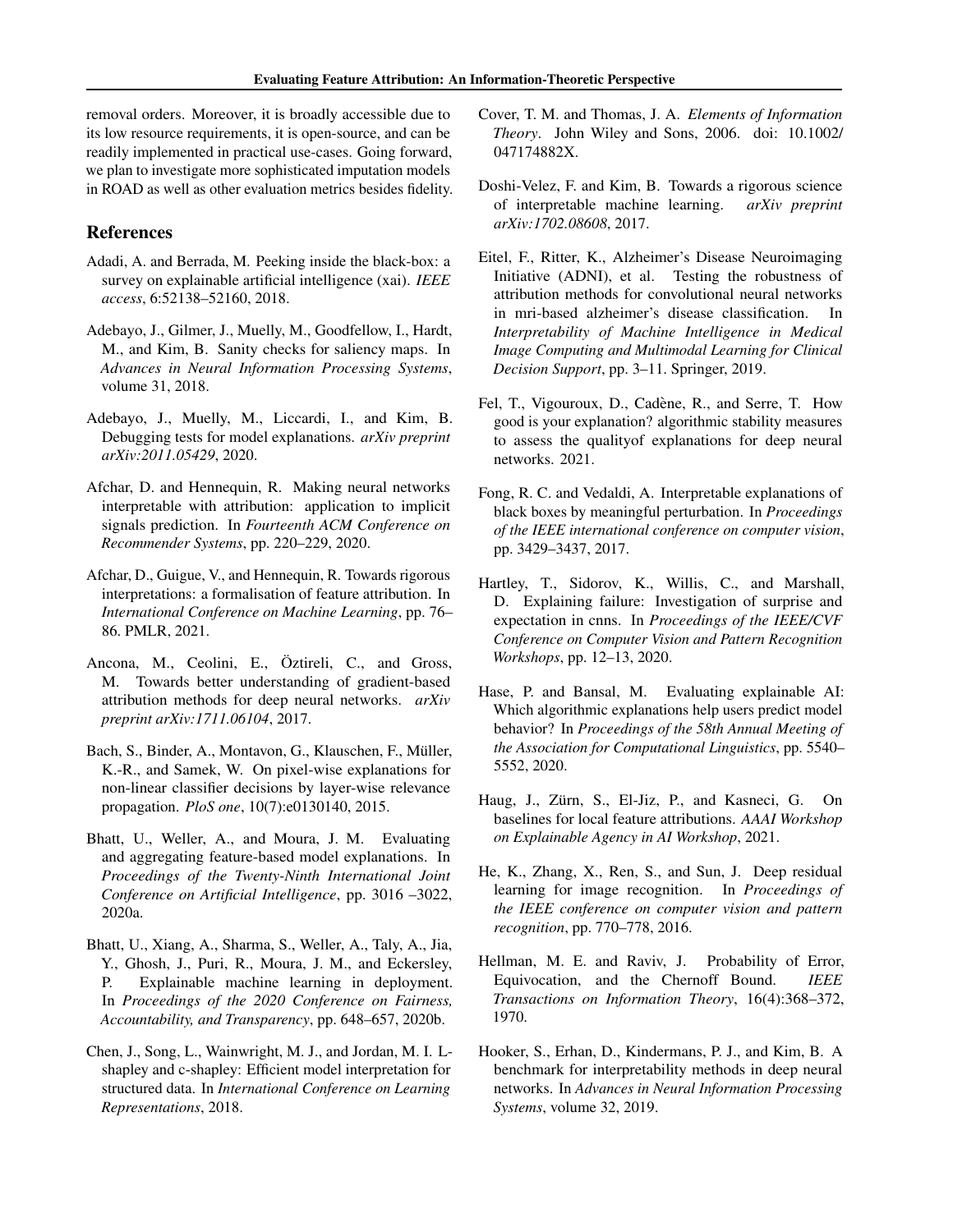- <span id="page-9-14"></span>Izzo, C., Lipani, A., Okhrati, R., and Medda, F. A baseline for shapely values in mlps: from missingness to neutrality. *arXiv preprint arXiv:2006.04896*, 2020.
- <span id="page-9-9"></span>Kasneci, G. and Gottron, T. Licon: A linear weighting scheme for the contribution ofinput variables in deep artificial neural networks. In *Proceedings of the 25th ACM International on Conference on Information and Knowledge Management*, pp. 45–54, 2016.
- <span id="page-9-22"></span>Krizhevsky, A., Hinton, G., et al. Learning multiple layers of features from tiny images. 2009.
- <span id="page-9-2"></span>Lundberg, S. M. and Lee, S.-I. A unified approach to interpreting model predictions. In *Proceedings of the 31st international conference on neural information processing systems*, pp. 4768–4777, 2017.
- <span id="page-9-15"></span>Meng, C., Trinh, L., Xu, N., and Liu, Y. Mimicif: Interpretability and fairness evaluation of deep learning models on mimic-iv dataset. *arXiv preprint arXiv:2102.06761*, 2021.
- <span id="page-9-20"></span>Meyen, S. Relation between classification accuracy and mutual information in equally weighted classification task. Master's thesis, University of Hamburg, 2016. URL <https://osf.io/zru7b/>.
- <span id="page-9-12"></span>Nauta, M., Trienes, J., Pathak, S., Nguyen, E., Peters, M., Schmitt, Y., Schlötterer, J., van Keulen, M., and Seifert, C. From anecdotal evidence to quantitative evaluation methods: A systematic review on evaluating explainable ai. *arXiv preprint arXiv:2201.08164*, 2022.
- <span id="page-9-6"></span>Nguyen, A. P. and Martínez, M. R. On quantitative aspects of model interpretability. *arXiv preprint arXiv:2007.07584*, 2020.
- <span id="page-9-11"></span>Petsiuk, V., Das, A., and Saenko, K. Rise: Randomized input sampling for explanation of black-box models. In *Proceedings of the British Machine Vision Conference (BMVC)*, 2018.
- <span id="page-9-1"></span>Ribeiro, M. T., Singh, S., and Guestrin, C. " why should i trust you?" explaining the predictions of any classifier. In *Proceedings of the 22nd ACM SIGKDD international conference on knowledge discovery and data mining*, pp. 1135–1144, 2016.
- <span id="page-9-13"></span>Samek, W., Binder, A., Montavon, G., Lapuschkin, S., and Müller, K.-R. Evaluating the visualization of what a deep neural network has learned. *IEEE transactions on neural networks and learning systems*, 28(11):2660–2673, 2016.
- <span id="page-9-16"></span>Schramowski, P., Stammer, W., Teso, S., Brugger, A., Herbert, F., Shao, X., Luigs, H.-G., Mahlein, A.-K., and Kersting, K. Making deep neural networks right for the right scientific reasons by interacting with their

explanations. *Nature Machine Intelligence*, 2(8):476–486, 2020.

- <span id="page-9-4"></span>Selvaraju, R. R., Cogswell, M., Das, A., Vedantam, R., Parikh, D., and Batra, D. Grad-cam: Visual explanations from deep networks via gradient-based localization. In *Proceedings of the IEEE international conference on computer vision*, pp. 618–626, 2017.
- <span id="page-9-18"></span>Shah, H., Jain, P., and Netrapalli, P. Do input gradients highlight discriminative features?, 2021.
- <span id="page-9-10"></span>Shrikumar, A., Greenside, P., and Kundaje, A. Learning important features through propagating activation differences. In *International Conference on Machine Learning*, pp. 3145–3153. PMLR, 2017.
- <span id="page-9-5"></span>Smilkov, D., Thorat, N., Kim, B., Viégas, F., and Wattenberg, M. Smoothgrad: removing noise by adding noise. In *Workshop on Visualization for Deep Learning, ICML*, 2017.
- <span id="page-9-0"></span>Springenberg, J. T., Dosovitskiy, A., Brox, T., and Riedmiller, M. Striving for simplicity: The all convolutional net. In *ICLR (workshop track)*, 2015.
- <span id="page-9-17"></span>Srinivas, S. and Fleuret, F. Full-gradient representation for neural network visualization. In *Advances in Neural Information Processing Systems (NeurIPS)*, 2019.
- <span id="page-9-19"></span>Sturmfels, P., Lundberg, S., and Lee, S.-I. Visualizing the impact of feature attribution baselines. *Distill*, 5(1):e22, 2020.
- <span id="page-9-3"></span>Sundararajan, M., Taly, A., and Yan, Q. Axiomatic attribution for deep networks. In *International Conference on Machine Learning*, pp. 3319–3328. PMLR, 2017.
- <span id="page-9-23"></span>Sutskever, I., Martens, J., Dahl, G., and Hinton, G. On the importance of initialization and momentum in deep learning. In *International conference on machine learning*, pp. 1139–1147. PMLR, 2013.
- <span id="page-9-8"></span>Tjoa, E. and Guan, C. A survey on explainable artificial intelligence (xai): Toward medical xai. *IEEE Transactions on Neural Networks and Learning Systems*, 2020.
- <span id="page-9-7"></span>Tomsett, R., Harborne, D., Chakraborty, S., Gurram, P., and Preece, A. Sanity checks for saliency metrics. In *Proceedings of the AAAI Conference on Artificial Intelligence*, volume 34, pp. 6021–6029, 2020.
- <span id="page-9-21"></span>Vergara, J. R. and Estévez, P. A. A review of feature selection methods based on mutual information. *Neural Computing and Applications*, 24(1):175–186, 2014. ISSN 09410643. doi: 10.1007/s00521-013-1368-0.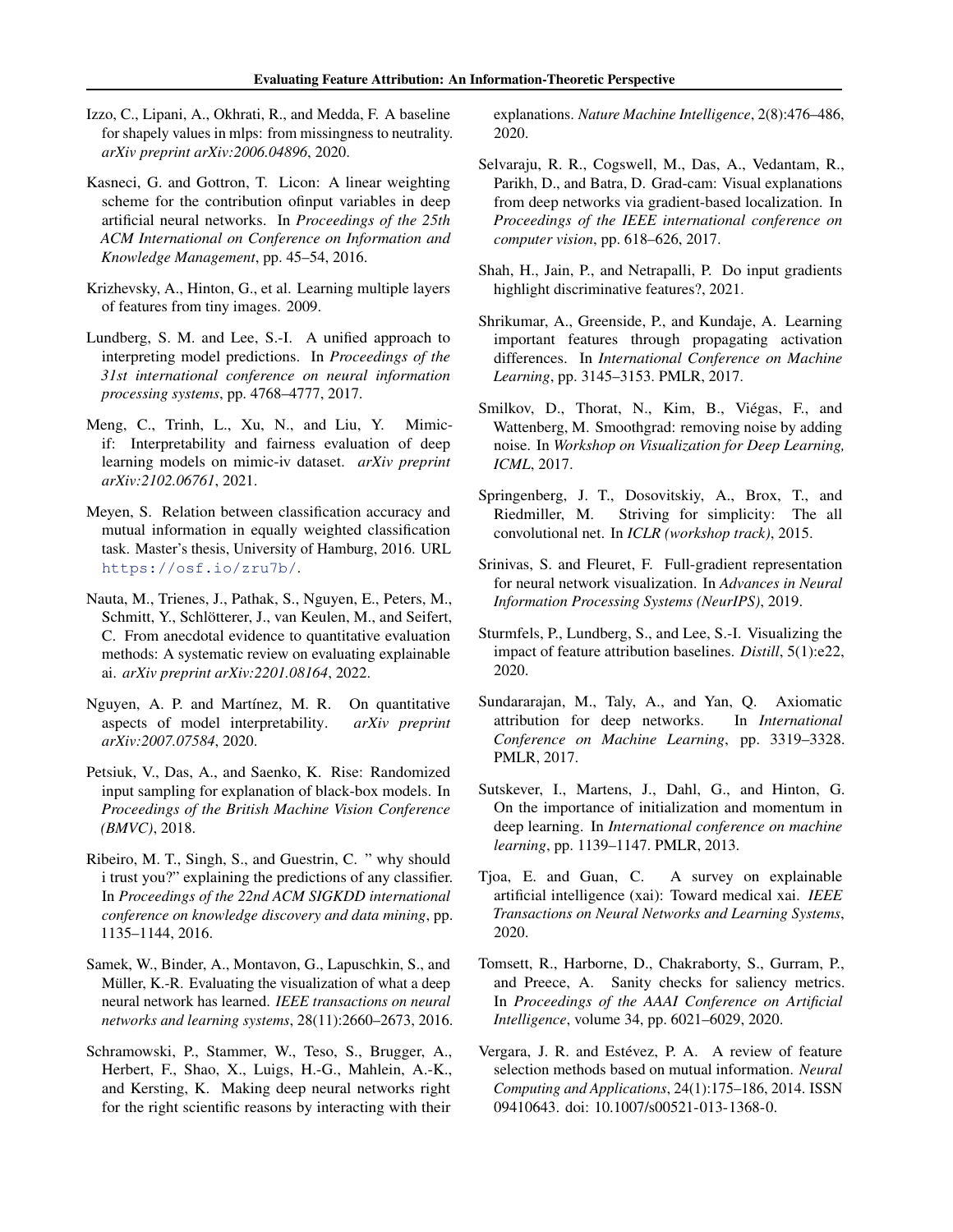- <span id="page-10-1"></span>Xu, S., Venugopalan, S., and Sundararajan, M. Attribution in scale and space. In *Proceedings of the IEEE/CVF Conference on Computer Vision and Pattern Recognition*, pp. 9680–9689, 2020.
- <span id="page-10-0"></span>Yeh, C.-K., Hsieh, C.-Y., Suggala, A., Inouye, D. I., and Ravikumar, P. K. On the (in) fidelity and sensitivity of explanations. *Advances in Neural Information Processing Systems*, 32:10967–10978, 2019.
- <span id="page-10-2"></span>Yoon, J., Jordon, J., and Schaar, M. Gain: Missing data imputation using generative adversarial nets. In *International Conference on Machine Learning*, pp. 5689– 5698. PMLR, 2018.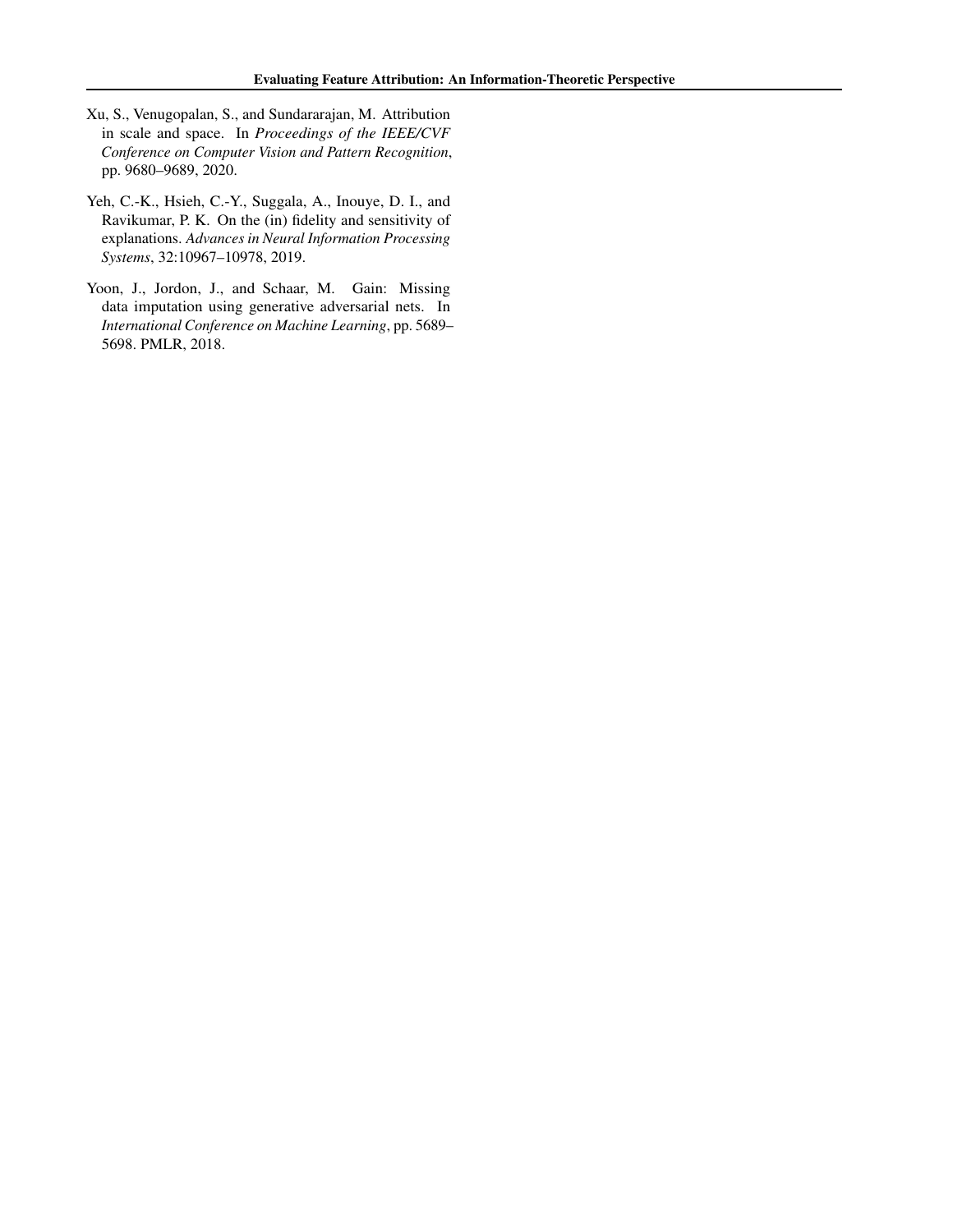### A. Additional Theory

#### <span id="page-11-0"></span>A.1. Formulation of the MI Bounds for the Binary Case

As we discussed in our main paper, the relationship between Mutual Information (MI) and accuracy is not a function, but comes in form of upper and lower bounds of the obtainable accuracy. If, for example, the binary classification case with equal class priors  $p(C = 0) = p(C = 1) = \frac{1}{2}$  is considered, the following bounds can be derived [\(Hellman & Raviv,](#page-8-19) [1970;](#page-8-19) [Meyen,](#page-9-20) [2016\)](#page-9-20):

$$
\frac{I(\mathbf{x}; C) + 1}{2} \le \text{Acc}(C|\mathbf{x}) \le H_2^{-1}(1 - I(\mathbf{x}; C)),\tag{3}
$$

where  $H_2^{-1}:[0,1]\to[\frac{1}{2},1]$  is the inverse of the binary entropy with support  $[\frac{1}{2},1]$ . For completeness, we restate the proof of this upper bound in Appendix [A.2.](#page-11-1)

#### <span id="page-11-1"></span>A.2. Reproduction of the proof of the relation between mutual and accuracy in the binary case

In this section, we reproduce the proofs for the upper and lower bounds of bayesian classifier accuracy given a certain amount of mutual information from the master's thesis by [\(Meyen,](#page-9-20) [2016\)](#page-9-20) for completeness. The upper bound given there is tighter than the bounds present in the literature.

We consider the following setting  $(C, x)$  are random variables):

- binary classification problem,  $C \in \Omega_C = \{0, 1\}$
- equal class priors  $P(C = 0) = \frac{1}{2}$ ,  $P(C = 1) = \frac{1}{2}$
- $\bullet$  discrete features  $x$  (which can be the product of multiple random variables)
- support set  $\Omega_x = \text{supp} \{x\}$  of *countable* size

We first prove the following Lemma:

Lemma A.1. *Let the assumptions stated above be true. Then, the mutual information is the weighted mean of a function of the conditional accuracies*  $Acc(C|s)$ *, where*  $s \in \Omega_x$ *:* 

$$
I(C; \mathbf{x}) = \sum_{s \in \Omega_S} p(s) \left(1 - H_2 \left[\text{Acc}(C|s)\right]\right)
$$

In this formulation,  $p(s)$  is a shorthand for  $P(x = s)$  and  $H_2(p) := -p \log p - (1 - p) \log(1 - p)$  is the entropy for a binary random variable.

Proof.

$$
I(C; \mathbf{x}) = H(C) - H(C|\mathbf{x}) \tag{4}
$$

$$
= \sum_{c \in \Omega_C} p(c) \log \frac{1}{p(c)} - \sum_{s \in \Omega_S} p(s) \sum_{c \in \Omega_C} p(c|s) \log \frac{1}{p(c|s)}
$$
(5)

$$
= \sum_{s \in \Omega_x} p(s) \left[ \sum_{c \in \Omega_C} p(c) \log \frac{1}{p(c)} - \sum_{c \in \Omega_C} p(c|s) \log \frac{1}{p(c|s)} \right]
$$
(6)

$$
=\sum_{s\in\Omega_x}p(s)\left[H(C)-H(C|s)\right]
$$
\n(7)

In our consideration,  $\Omega_C = \{0, 1\}$  and  $P(C = 0) = \frac{1}{2}$ ,  $P(C = 1) = \frac{1}{2}$ , so  $H(C) = 1$ . Additionally, the bayesian classifier rule yields

$$
acc(C|s) = \begin{cases} P(C=0|s), & \text{for } P(C=1|s) \le 0.5\\ P(C=1|s), & \text{for } P(C=1|s) > 0.5 \end{cases}
$$
(8)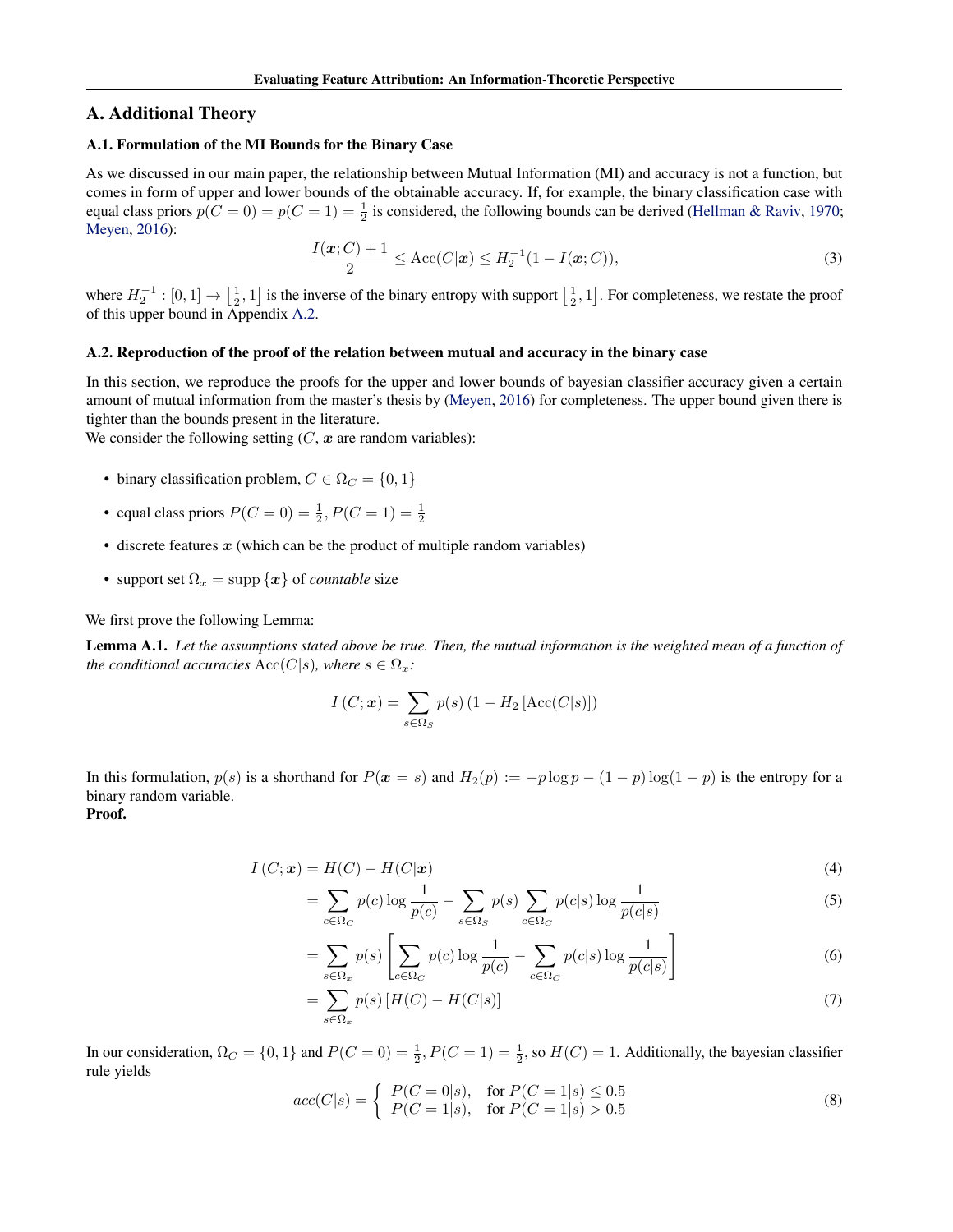and

$$
H(C|s) = -P(C=0|s) \log P(C=0|s) - P(C=1|s) \log P(C=1|s)
$$
\n(9)

$$
=H_2(P(C=0|s)) = H_2(P(C=1|s))
$$
\n(10)

$$
=H_2(\operatorname{acc}(C|s))\tag{11}
$$

Plugging in the results  $H(C) = 1$  and  $H(C|s) = H_2(\text{Acc}(C|s))$ , we obtain the proposed lemma.

For the derivation of upper and lower bounds, Jenssen's inequality is used.  $1-H_2(\cdot)$  is a convex function and the  ${p(s)}_{s \in \Omega_{\infty}}$ are convex multipliers, i.e., they are non-negative and sum up to one. Then,

$$
1 - H_2\left(\text{Acc}(C|\boldsymbol{x})\right) = 1 - H_2\left(\sum_{s \in \Omega_x} p(s) \text{Acc}(C|s)\right)
$$
\n(12)

$$
\leq \sum_{s \in \Omega_x} p(s) \left[ 1 - H_2 \left( \text{Acc}(C|s) \right) \right] = I(\boldsymbol{x}; C) \tag{13}
$$

We can restate this equation in terms of accuracy.

$$
H_2\left(\text{Acc}(C|\boldsymbol{x})\right) \ge 1 - I(C; \boldsymbol{x})\tag{14}
$$

Using that  $H_2(\cdot)$  is decreasing monotonically on the interval  $\left[\frac{1}{2},1\right]$ , so its inverse  $H_2^{-1}$  exists, and that  $Acc(C|s) \ge 0.5$ :

$$
Acc(C|\mathbf{x}) \le H_2^{-1} (1 - I(C; \mathbf{x})). \tag{15}
$$

The inequality sign is flipped again, due to the inverse being monotonically decreasing. Note that the bounds derived for the special case are much tighter than the general ones provided by Vergara & Estévez  $(2014)$  and [Cover & Thomas](#page-8-18) [\(2006,](#page-8-18) Chapter 2.10), that are not of any use, because they are even less strict than the trivial bound Acc( $C|x| \leq 1$ , for the simple case considered here.

For the lower bound, we refer the reader to [Hellman & Raviv](#page-8-19) [\(1970,](#page-8-19) eqn. 18), where the term I corresponds to  $H(C|\mathbf{x}) =$  $H(C) - I(C; \mathbf{x})$  in our notation. Rewriting the result from [Hellman & Raviv](#page-8-19) [\(1970\)](#page-8-19) in our notation, we obtain

$$
1 - \text{Acc}(C|\boldsymbol{x}) \le \frac{H(C) - I(C; \boldsymbol{x})}{2}.
$$
\n
$$
(16)
$$

Using  $H(C) = 1$  and rearranging yields

$$
1 - \text{Acc}(C|\boldsymbol{x}) \le \frac{1 - I(C; \boldsymbol{x})}{2} \tag{17}
$$

and

$$
\text{Acc}(C|\boldsymbol{x}) \ge \frac{I(C;\boldsymbol{x}) + 1}{2}.
$$
\n(18)

 $\Box$ 

#### A.3. Analysis of the LeRF Ordering

In this section, we analyze the masking impact for the case of the Least Relevant First (LeRF) ordering. We first provide a definition for the operators involved as we did for the Most Relevant First (MoRF) case. In the LeRF setting, the  $k$  least important important features per instance are removed. We model the explanation as a choice of features via a binary mask  $M = e(f, x) \in \{0, 1\}^d$ , with the corresponding value set to one, if the corresponding feature is among the top-k, and to zero otherwise. Furthermore, suppose  $\mathcal{M}_h$  :  $\{0,1\}^d \times \mathbb{R}^d \to \mathbb{R}^k$  to be the selection operator for the **h**ighly important dimensions indicated in the mask and  $x_h = \mathcal{M}_h (M, x)$  to be a vector containing only the remaining, highly important features as shown in Figure [9.](#page-13-0) We suppose that the features preserve their internal order in  $x<sub>h</sub>$ , i.e., features are ordered ascendingly by their original input indices.

The LeRF approach with retraining (also called "Keep and Retrain", KAR, by [Hooker et al.](#page-8-1) [\(2019\)](#page-8-1)) measures the accuracy of a newly trained classifier  $f'$  on modified samples  $x'_h \coloneqq \mathcal{I}_h(M,x_h)$ , where  $\mathcal{I}_h: \left\{0,1\right\}^d \times \mathbb{R}^k \to \mathbb{R}^d$  is an imputation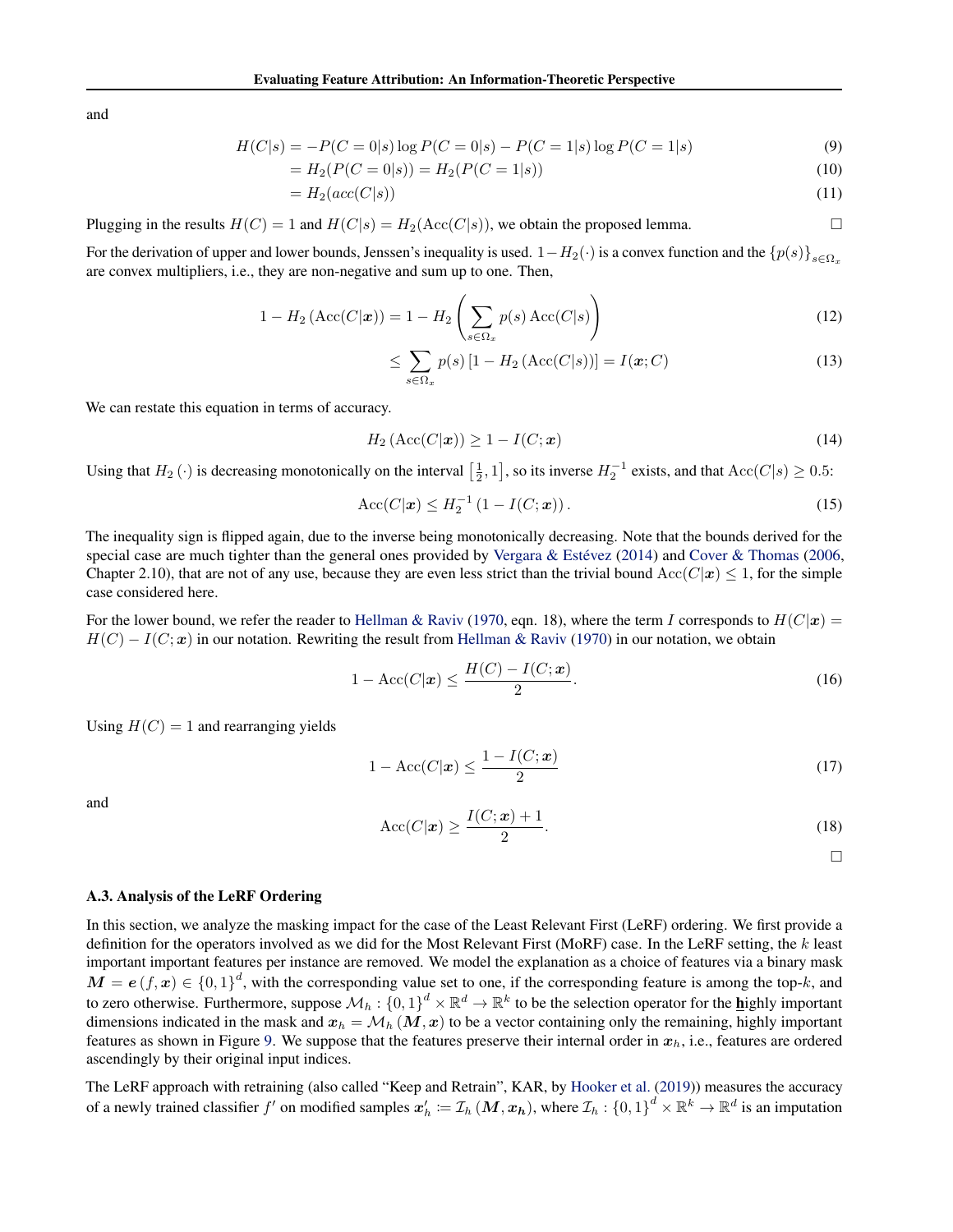operator that redistributes all inputs in the vector  $x<sub>h</sub>$  to their original positions and sets the remainder to some filling value. This means only the top- $k$  features are kept. For a better evaluation result, the accuracy should increase quickly with increasing  $k$ , indicating the most influential features are present. Accuracy should not increase much for the high values of  $k$ because removing the low importance features should not have a large effect. Overall, higher accuracies indicate better explanations in the LeRF setting.

For the LeRF benchmark, the quantity of interest in our analysis will be  $I(\mathbf{x}'_h;C)$ , the class information contained in the filled-in version of the selected high important features. We want to maximize  $I(\mathbf{x}'_h;C)$  to obtain a good score,

$$
\uparrow I(\mathbf{x}'_h;C) \;\; \Rightarrow \; \uparrow \text{LeRF benchmark}.
$$

As before, we can apply the following, general identity:

$$
\underbrace{I(\mathbf{x}'_h; C)}_{\text{Evaluation Outcome}} = \underbrace{I(C; \mathbf{x}'_h | \mathbf{M})}_{\text{Feature Info.}} + \underbrace{I(C; \mathbf{M})}_{\text{Mask Info.}} - \underbrace{I(C; \mathbf{M} | \mathbf{x}'_h)}_{\text{Mitigator}}.
$$
\n(19)

The interpretation of the terms is analogous to that in our main paper.

Class-Leaking Explanation Map For the case of the class-leaking map, we again require the imputation operator to be invertible:

**Example A.2.** Invertible Imputation. Let  $\mathcal{I}_h$  :  $\{0,1\}^d \times \mathbb{R}^k \to \mathbb{R}^d$  be the imputation operator that takes the highly *important features as an input. We suppose that there are inverse functions*  $\mathcal{I}_{h,M}^{-1}$  *and*  $\mathcal{I}_{h,x}^{-1}$ *, such that* 

$$
\boldsymbol{x}_h' = \mathcal{I}_h\left(\boldsymbol{M}, \boldsymbol{x}_h\right) \Leftrightarrow \boldsymbol{M} = \mathcal{I}_{h, M}^{-1}(\boldsymbol{x}_h') \wedge \boldsymbol{x}_h = \mathcal{I}_{h, x}^{-1}(\boldsymbol{x}_h').
$$

If, for instance, the pixels removed are set to some reserved value indicating their absence, the infilling operator is invertible. In this case, also the Mitigator  $I(C;M|x'_h) = 0$  (see Section [4.3](#page-4-0) for details). The "Feature Info" term is constrained to be positive. Thus, the Mask Information has a non-negligible impact on the Evaluation Goal, because a higher Mask term will always increase it.

<span id="page-13-0"></span>We can create a another example of a spurious explanation map that shows how evaluation scores are influenced even worse for LeRF: Suppose an explanation map that starts masking out pixels at the top for class zero and at the bottom for class one. Thus, a retrained model will be able to infer the category just from the shape of the masked pixels and obtain the best possible accuracy and thus score in the LeRF setting. However, it does not provide a reasonable attribution for the importance of the features.



Figure 9. Analogous analytical model of feature removal in the opposite order (LeRF): The input image  $x$  is explained by an explanation method that returns a mask  $M$  indicating important pixels. The remaining, highly important pixels can be extracted from the image using the masking operator  $\mathcal{M}_h$  and transformed to a modified variant of the input  $x'_h$  via the imputation operator  $\mathcal{I}_h$ .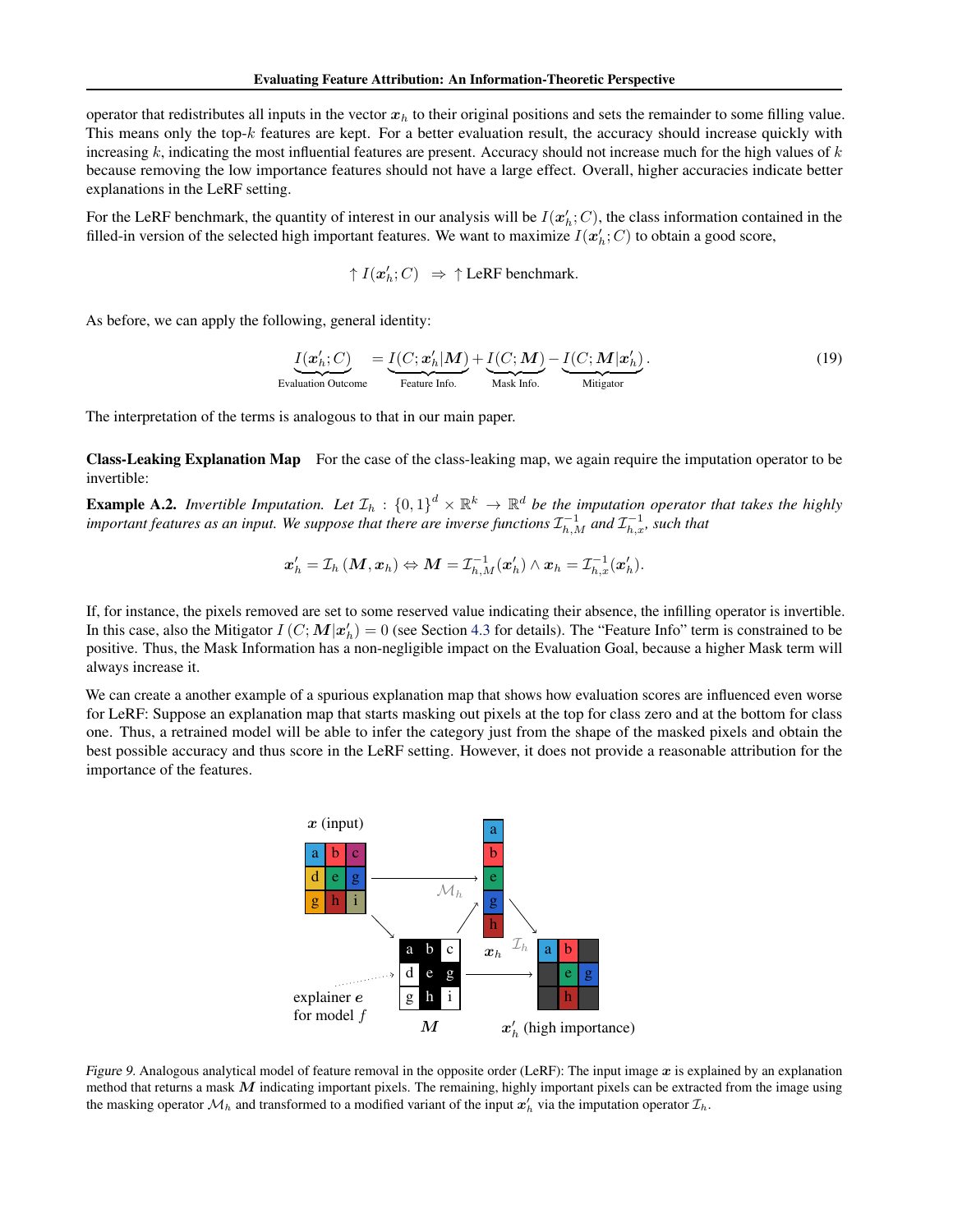<span id="page-14-0"></span>

Figure 10. Illustration of modified data set in MoRF/LeRF and fixed value imputation settings. Left: Modifications in the MoRF framework. Right: Modifications in the LeRF framework. Top to Bottom: Modifications using Integrated Gradient (IG) [\(Sundararajan](#page-9-3) [et al.,](#page-9-3) [2017\)](#page-9-5) and three ensemble variants of IG: SmoothGrad (SG-IG) [\(Smilkov et al.,](#page-9-5) 2017), SmoothGrad<sup>2</sup> (SG-SQ-IG) [\(Hooker et al.,](#page-8-1) [2019\)](#page-8-1), and VarGrad (Var-IG) [\(Adebayo et al.,](#page-8-10) [2018\)](#page-8-10). The percentage of pixels that are removed or kept is given at the bottom.

## B. Experiments

### B.1. Implementation Details

We train a vanilla ResNet-18 [He et al.](#page-8-20) [\(2016\)](#page-8-20) on CIFAR-10 and compute different explanations using the trained model. The model is trained with the initial learning rate of 0.01 and the SGD optimizer [Sutskever et al.](#page-9-23) [\(2013\)](#page-9-23). We decrease the learning rate by factor 0.1 after 25 and train the model for 40 epochs on one (Nvidia RTX 3090) GPU. The trained model achieves a test set accuracy of 84.5 % (comparable to the model in [Tomsett et al.](#page-9-7) [\(2020\)](#page-9-7)). For attributions, we use the same settings as in [\(Hooker et al.,](#page-8-1) [2019\)](#page-8-1): As base explanations we implement Integrated Gradient (IG) [\(Sundararajan et al.,](#page-9-3) [2017\)](#page-9-3) and Guided Backprop (GB) [\(Springenberg et al.,](#page-9-0) [2015\)](#page-9-0). Additionally, we use three ensembling strategies for each: SmoothGrad (SG) [\(Smilkov et al.,](#page-9-5) [2017\)](#page-9-5), SmoothGrad<sup>2</sup> (SG-SQ) [\(Hooker et al.,](#page-8-1) [2019\)](#page-8-1) and VarGrad (Var) [\(Adebayo et al.,](#page-8-10) [2018\)](#page-8-10). For each explanation method, we modify the data set using the fraction of pixels  $\eta = [0, 0.1, 0.2, 0.3, 0.4, 0.5, 0.7, 0.9]$ . Figure [10](#page-14-0) illustrates the modified images by using four different explanations in the GB-family within MoRF and LeRF orders (fixed mean value imputation is used).

We use  $N = 5$  runs and report averaged results for all CIFAR-10 experiments in our paper and indicate the standard errors (which are very small) as an area behind our plots. In Table [5](#page-14-1) and Table [6,](#page-15-0) we show the mean accuracy and its standard deviation at each the fraction of pixels  $\eta$  for IG-SG and GB-SG explanations. For other explanations we used, the standard deviation at each  $\eta$  in the magnitude of below one percent as well.

<span id="page-14-1"></span>

|                             |                       | 10                           | 20               | 30               | 40               | 50               | 70               | 90               |
|-----------------------------|-----------------------|------------------------------|------------------|------------------|------------------|------------------|------------------|------------------|
| Retrain                     | fix                   | $74.94 \pm 0.57$             | $75.42 + 0.45$   | $75.62 + 0.24$   | $75.16 \pm 0.50$ | $74.95 \pm 0.45$ | $73.73 + 0.48$   | $65.18 \pm 0.85$ |
| MoRF                        | $\lim$ <sup>*</sup>   | $69.72 \pm 0.49$             | $68.10 \pm 0.34$ | $67.28 + 0.34$   | $67.32 \pm 0.22$ | $67.52 + 0.22$   | $66.46 + 0.54$   | $60.37 \pm 0.51$ |
| No-Retrain                  | fix<br>$44.06 + 0.04$ |                              | $29.81 + 0.03$   | $21.99 + 0.03$   | $17.35 + 0.02$   | $14.67 \pm 0.01$ | $11.50 + 0.04$   | $10.90 + 0.03$   |
| MoRF<br>$\lim$ <sup>*</sup> |                       | $67.66 \pm 0.02$             | $59.94 \pm 0.03$ | $54.05 + 0.05$   | $49.46 \pm 0.04$ | $45.63 + 0.06$   | $36.87 \pm 0.05$ | $24.55+0.04$     |
| Retrain                     | fix                   | $77.52 + 0.26$               | $80.14 \pm 0.11$ | $81.08 + 0.14$   | $81.40 \pm 0.15$ | $81.50 + 0.07$   | $81.85 + 0.12$   | $82.01 + 0.20$   |
| LeRF                        | $\lim$ <sup>*</sup>   | $\frac{1}{2}$ .73 $\pm$ 0.20 | $77.52 + 0.23$   | $79.29 + 0.41$   | $80.57 \pm 0.31$ | $80.97 \pm 0.20$ | $81.64 + 0.26$   | $81.41 + 0.13$   |
| No-Retrain                  | fix                   | $46.76 + 0.04$               | $51.84 + 0.04$   | $53.80 \pm 0.05$ | $55.39 \pm 0.06$ | $57.59 \pm 0.05$ | $64.02 + 0.05$   | $74.33 + 0.03$   |
| LeRF                        | $\lim$ <sup>*</sup>   | $56.48 \pm 0.03$             | $72.57 + 0.03$   | $77.96 + 0.02$   | $79.54 + 0.01$   | $81.02 \pm 0.04$ | $81.82 + 0.02$   | $82.24 \pm 0.01$ |

Table 5. Mean accuracy at each  $\eta$  by using IG-SG in all methods with standard deviations of five individual runs. For LeRF, the accuracy is at  $(1-\eta)$ .

### B.2. Extended Figures

In this section, we include more results when comparing fixed value imputation and our proposed Noisy Linear Imputation. In Figure [13,](#page-17-0) the full plots of IG-family attribution methods with retraining in MoRF and LeRF are shown, while Figure [12](#page-16-0)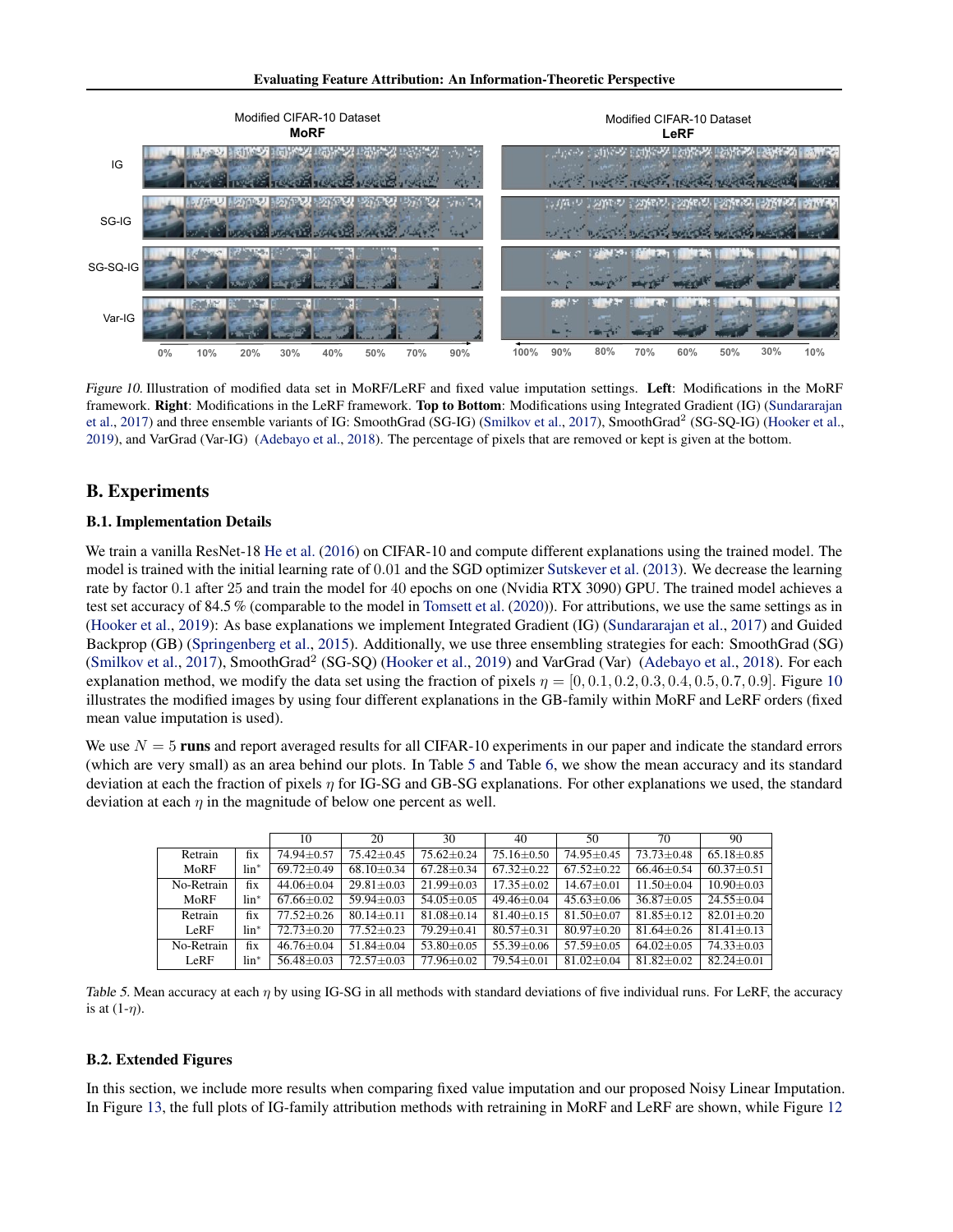Evaluating Feature Attribution: An Information-Theoretic Perspective

<span id="page-15-0"></span>

|            |                     | 10               | 20               | 30               | 40               | 50               | 70               | 90               |
|------------|---------------------|------------------|------------------|------------------|------------------|------------------|------------------|------------------|
| Retrain    | fix                 | $76.30 \pm 0.43$ | $75.60 \pm 0.27$ | 74.89±0.29       | $74.27 \pm 0.29$ | $73.37 \pm 0.28$ | $72.15 \pm 0.09$ | $67.99 \pm 0.24$ |
| MoRF       | $\lim$ <sup>*</sup> | 72.83±0.37       | $71.87 + 0.41$   | $71.58 + 0.19$   | $70.98 \pm 0.15$ | $70.47 \pm 0.20$ | $67.81 \pm 0.45$ | $59.38 \pm 0.46$ |
| No-Retrain | fix                 | $73.01 \pm 0.04$ | $66.73 \pm 0.04$ | $58.69 \pm 0.09$ | $52.47 \pm 0.10$ | $48.52+0.05$     | $48.71 + 0.04$   | $44.39 \pm 0.01$ |
| MoRF       | $\lim$ <sup>*</sup> | $74.54 \pm 0.03$ | $71.24 + 0.04$   | $68.83 \pm 0.02$ | $67.21 \pm 0.01$ | $64.80 \pm 0.04$ | $57.60 \pm 0.08$ | $32.98 \pm 0.03$ |
| Retrain    | fix                 | $66.97 \pm 0.52$ | $70.45 \pm 0.30$ | $71.44 + 0.25$   | $72.15 \pm 0.15$ | $72.72 + 0.11$   | $73.91 + 0.19$   | $75.24 \pm 0.25$ |
| LeRF       | $\lim$ <sup>*</sup> | $59.88 \pm 0.39$ | $65.42 \pm 0.47$ | $67.76 \pm 0.53$ | $68.59 \pm 0.19$ | $69.42 \pm 0.67$ | $69.90 \pm 0.30$ | $72.13 \pm 0.40$ |
| No-Retrain | fix                 | $37.12 \pm 0.03$ | $41.63 \pm 0.03$ | $42.32 + 0.05$   | $43.99 \pm 0.07$ | $46.96 \pm 0.12$ | $57.85 + 0.02$   | $69.62 \pm 0.02$ |
| LeRF       | $\lim$ <sup>*</sup> | $35.87 + 0.04$   | $49.21 + 0.04$   | $55.18 + 0.08$   | $58.04 + 0.03$   | $59.75 + 0.02$   | $63.71 + 0.04$   | $71.85 \pm 0.02$ |

<span id="page-15-1"></span>Table 6. Mean accuracy at each  $\eta$  by using GB-SG in all methods with standard deviations of five individual runs. For LeRF, the accuracy is at  $(1-\eta)$ .

|                    |                     | Retrain         |            |                     | $\overline{No}$ -Retrain |            | Retrain    |            | No-Retrain |  |
|--------------------|---------------------|-----------------|------------|---------------------|--------------------------|------------|------------|------------|------------|--|
|                    |                     | MoRF            |            | MoRF                |                          | LeRF       |            | LeRF       |            |  |
|                    |                     | $fix^{\dagger}$ | lin        | $\lim$ <sup>*</sup> | fix                      | fix        | lin        | lin        | fix        |  |
|                    | $fix^{\dagger}$     | 1.00            |            |                     |                          |            |            |            |            |  |
| Retrain            |                     | $\pm 0.00$      |            |                     |                          |            |            |            |            |  |
| MoRF               | lin                 | 0.69            | 1.00       |                     |                          |            |            |            |            |  |
|                    |                     | $\pm 0.02$      | $\pm 0.00$ |                     |                          |            |            |            |            |  |
| No-Retrain         | $\lim$ <sup>*</sup> | 0.65            | 0.86       | 1.00                |                          |            |            |            |            |  |
| MoRF               |                     | $\pm 0.01$      | $\pm 0.01$ | $\pm 0.00$          |                          |            |            |            |            |  |
|                    | fix                 | 0.14            | 0.41       | 0.45                | 1.00                     |            |            |            |            |  |
|                    |                     | $\pm 0.02$      | $\pm 0.02$ | $\pm 0.01$          | $\pm 0.00$               |            |            |            |            |  |
|                    | fix                 | $-0.09$         | 0.41       | 0.33                | 0.58                     | 1.00       |            |            |            |  |
| Retrain            |                     | $\pm 0.02$      | $\pm 0.02$ | $\pm 0.01$          | $\pm 0.01$               | $\pm 0.00$ |            |            |            |  |
| LeRF               | lin                 | 0.14            | 0.57       | 0.52                | 0.74                     | 0.86       | 1.00       |            |            |  |
|                    |                     | $\pm 0.01$      | $\pm 0.01$ | $\pm 0.01$          | $\pm 0.01$               | $\pm 0.01$ | $\pm 0.00$ |            |            |  |
| No-Retrain<br>LeRF | lin                 | 0.19            | 0.59       | 0.53                | 0.79                     | 0.82       | 0.95       | 1.00       |            |  |
|                    |                     | $\pm 0.01$      | $\pm 0.01$ | $\pm 0.01$          | $\pm 0.01$               | $\pm 0.01$ | $\pm 0.01$ | $\pm 0.00$ |            |  |
|                    | fix                 | 0.49            | 0.53       | 0.68                | 0.01                     | 0.05       | 0.13       | 0.18       | 1.00       |  |
|                    |                     | $\pm 0.01$      | $\pm 0.01$ | $\pm 0.01$          | $\pm 0.01$               | $\pm 0.01$ | $\pm 0.01$ | $\pm 0.01$ | $\pm 0.00$ |  |

Table 7. Rank Correlations between all evaluation strategies used with standard deviations computed by considering the rankings obtained through five consecutive runs as independent. Results indicated in bold correspond to those reported in the main paper. The ROAR benchmark is marked by  $^{\dagger}$  and our ROAD by  $^*$ .

illustrates for the GB-based attribution methods. Figure [13](#page-17-0) and Figure [14](#page-17-1) show the evaluation results when no retraining is used in MoRF and LeRF for IG- and GB-family attribution methods, respectively. From results, we see that using our Noisy Linear Imputation, we increase the consistency between the evaluation rankings conducted in MoRF and LeRF with and without retraining.

#### B.3. Correlation Analysis

In Table [7,](#page-15-1) we show a full view of Spearman Correlation of rankings given by eight different evaluation strategies ("Retrain" /"No-Retrain", MoRF/LeRF, and Noisy Linear/fixed imputation) used in this paper.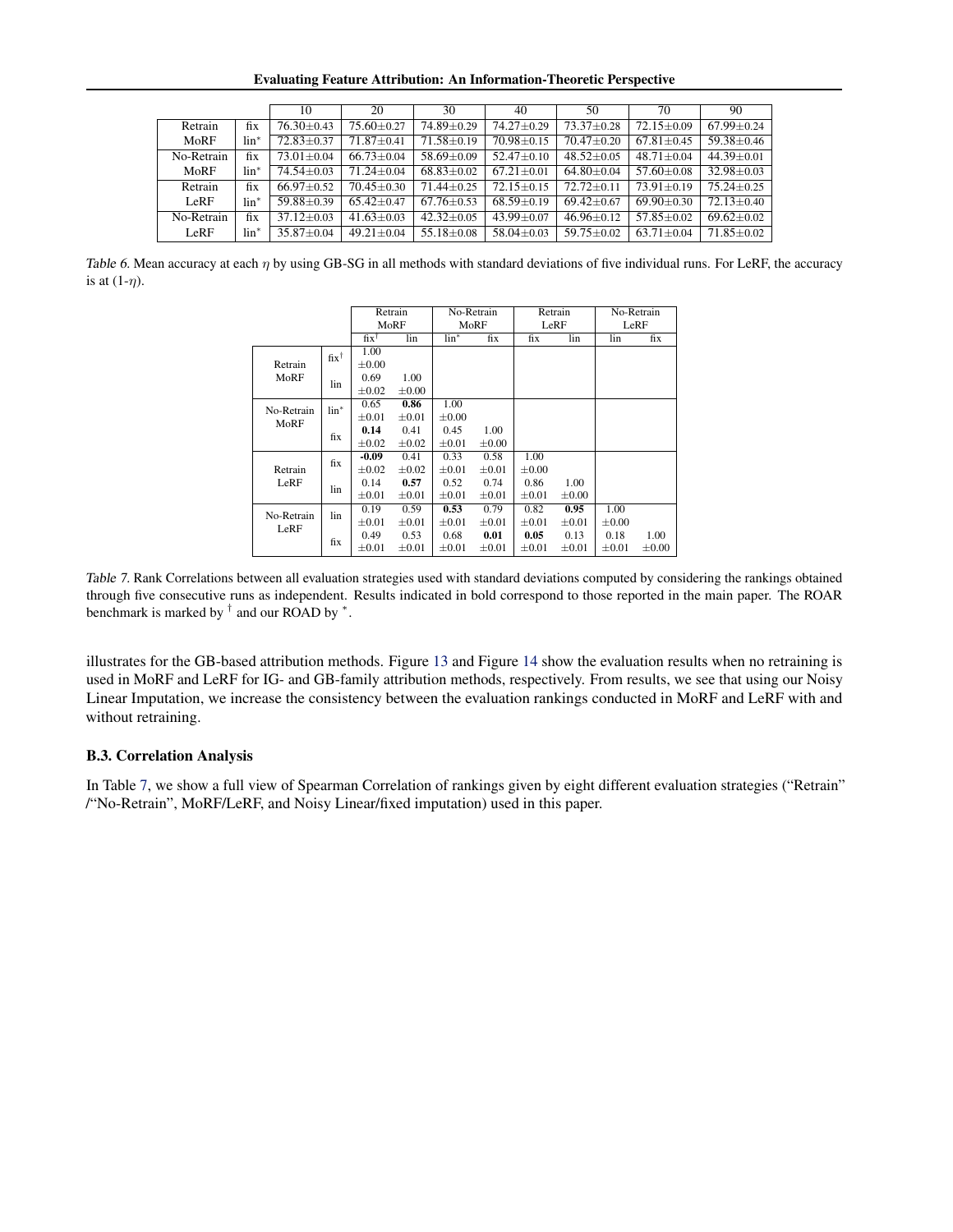

(c) LeRF: fixed imputation

(d) LeRF: Noisy Linear Imputation

Figure 11. Consistency comparison using fixed value imputation vs. Noisy Linear Imputation of IG-based methods with retraining.

<span id="page-16-0"></span>

Figure 12. Consistency comparison using fixed value imputation vs. Noisy Linear Imputation of GB-based methods with retraining.